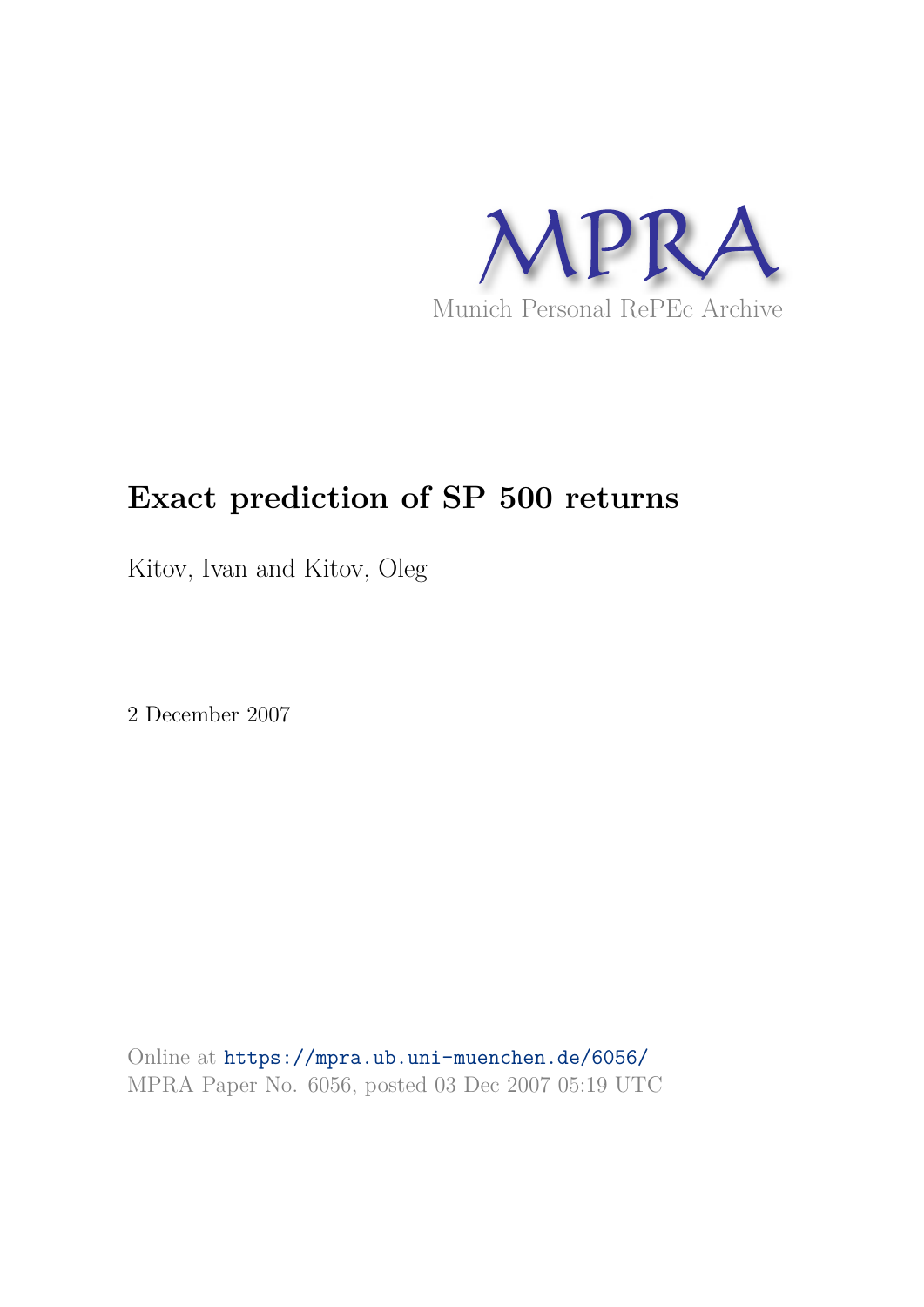# **Exact prediction of S&P 500 returns**

Ivan O. Kitov, Oleg I. Kitov

#### **Introduction**

Let's assume that stock exchange represents an instrument for estimation of future states of real economies at various time horizons. Then, such aggregated indices as S&P 500 represent an estimate of the evolution of an economy as a whole. Accuracy of this estimate depends on the understanding of the causes of economic growth and the uncertainty associate with the measurements of real economic growth itself. When the future trajectory of real and nominal economic growth (both aggregated and disaggregated) is exactly known one can also predict stock market indices. Therefore, the problem of stock market prediction is the problem of the prediction of economic growth. Hence, accurate prediction of economic growth resolves two problems – stock exchange obtains a precise tool for estimation of future stock prices and the uncertainty of GDP measurements is also reduced. The discrepancy between measured GDP and that obtained from stock market indices should converge or, equivalently, macroeconomic state of any developed economy should be exactly described by aggregated stock market indices. The term "exactly" implies that increasing accuracy of the prediction of GDP unambiguously leads to vanishing discrepancy between predicted and observed (aggregated) stock market indices.

There is a link between the change rate of population of specific age and real economic growth as found by Kitov (2006a), Kitov, Kitov and Dolinskaya (2007). Real GDP in the USA has three principal components of growth. First of these components is associated with the extensive growth of working age population and thus workforce. This component of real economic growth is positive in the USA and reaches almost 1% per year. Therefore, when comparing the USA to other developed countries with low growth rate of population one should reduce USA figures by one percentage point per year. Effectively, this would mean comparison of real GDP per capita values, *GDPpc*. This variable defines second principal source of real economic growth. Kitov (2006b) found that developed economies (in the long-run) are characterized by constant annual increment of real GDP per capita - corresponding time series in these countries have no trend over the last 55 years of measurements (since 1950). Levels of these annual increments are very close in leading economies and define similar asymptotic behavior of real growth rate - inverse proportionality to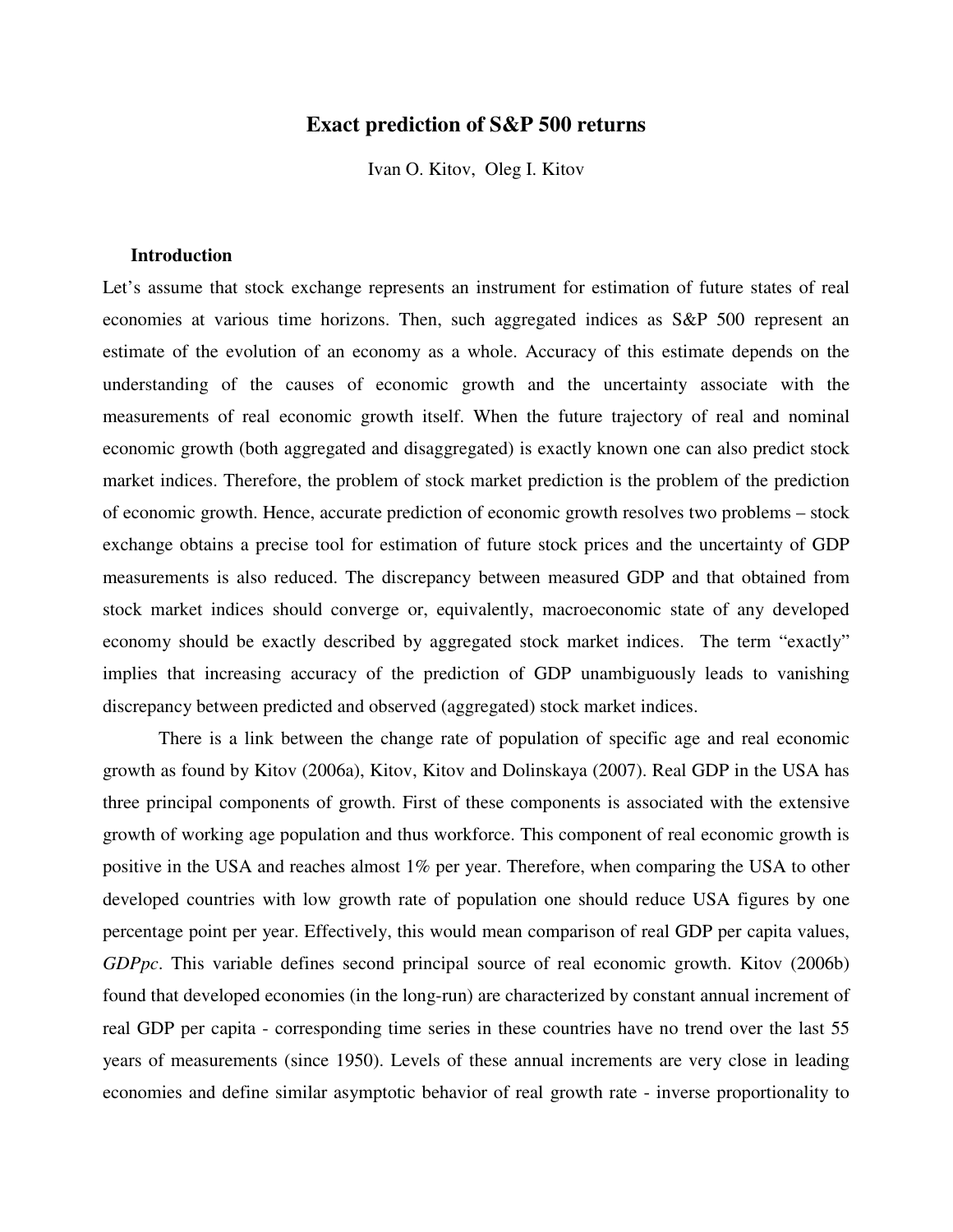the attained level of real GDP per capita. Economic trend is represented in the following form: *dln(GDPpc)=A/GDPpc*, where *A* is country specific constant.

Third source of growth is responsible for short-term fluctuations and is related to the change rate of single year of age population. This specific age in the USA is nine years as well as in the UK. Other European countries and Japan are characterized by specific age of eighteen years. The influence of the third source was tested using the examples of the USA, the UK, Japan, France and Austria. All these countries provide confidence in the validity of our approach.

For the USA, during the period between 1960 and 2005 real GDP growth is well described as a function of the three principal variables - working age population growth, constant increment of GDP per capita, and growth rate of nine-year-olds.

Working age population, WAP, and economic trend are slowly evolving variables. Between 1985 and 2005, the mean growth rate of WAP in the USA was 1.19% with the largest value of 1.5% in 2000 and the smallest value of 0.8% in 1989. Both extremes might be biased by revisions after censuses in 1990 and 2000. Economic trend in the USA, as defined by Kitov (2006b) and Kitov, Kitov, and Dolinskaya (2007), falls from 1.7 % in 1985 to 1.2% in 2005. In first approximation, we neglect small-amplitude changes in both variables and treat them as constants. One can extend our analysis and include actual behavior of these two variables. Despite slightly increased accuracy such an approach leads to a less parsimonious model.

 Having tight relations between stock market indices and economic growth and between economic growth and specific age population one can test potential effects of the specific age population change on stock markets. The assumption behind such a link is very simple - the population change induces positive or negative economic growth, which, in turn, is reflected in stock prices. All other financial, economic, demographic and social factors are neglected! One can expect positive influence of the increasing specific age population on stock market indices. Moreover, one can predict stock market behavior long before any major change actually happens because population of the same year of birth does not change much over time. For example, one can accurately predict the number of 9-year-olds five years ahead using the current number of 4 year-olds. In other words, it is possible to predict large changes in stock market several years before they actually happen.

The remainder of the paper is organized as follows. Section 1 presents the prediction of the S&P 500 returns for the period between 1985 and 2003 as a function of measured and projected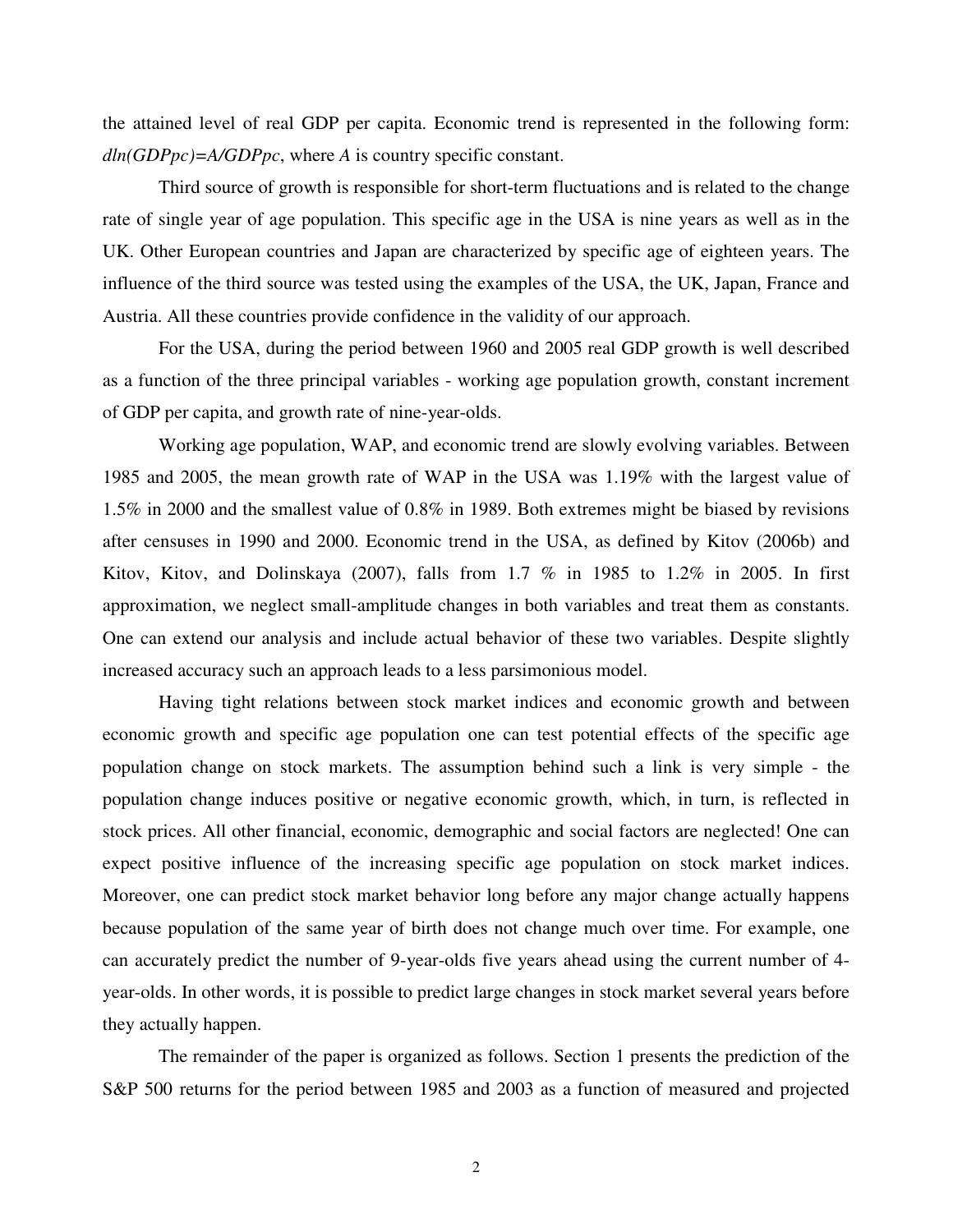number of 9-year-olds. In Section 2, we test observed and predicted returns for cointegration and provide some estimates of prediction errors. Sections 3 and 4 predict the S&P 500 returns after 2003 using population estimates and real GDP growth rates, respectively. Section 5 concludes.

## **1. Prediction of the S&P 500 returns between 1985 and 2003**

Before modeling S&P 500 (SP500) returns we would like to present some important features of population age distribution. The US Census Bureau (CB) has been providing monthly estimates of single year of age population since March 1990. Before 1990, only quarterly and annual estimates were available. The methodology of estimation, as described by the CB (2006b), includes monthly statistics of net births and deaths. Basic period for these estimates is one quarter, however. (Migration processes are described only at annual basis.) The absence of accurate monthly readings for the defining parameters of the population estimates potentially leads to a higher uncertainty and high order of autocorrelation due to smoothing or balancing of true changes through quarters and ages. Moreover, decennial censuses, which provide population counts at the ends of ten year intervals, are usually used to revise the whole evolution of population age pyramid across calendar years and ages. The latter revision additionally redistributes the counts in five- to ten-year-wide age groups in a way to reach an overall balance between adjacent ages. This procedure adds to the deterioration of the consistency of the estimates compared to true distribution.

Our aim is to describe SP500 returns using monthly readings of 9-year-old population in the USA. Due to the aforementioned problems with the accuracy of these particular monthly population estimates some smoothing is necessary in order to obtain a higher reliability. There are several representations tested for a better prediction of SP500 returns. One can smooth population readings using adjacent months or the same months of adjacent years. The former approach allows reducing large fluctuations induced by death statistics for 9-year-olds. The latter approach is inspirited by the methodology of the US Census Bureau which revises monthly and quarterly population estimates in specific age groups. It is also worth noting that these revisions depend on the error of closure which is different in various age groups in absolute and relative terms (US CB, 2006a). So, the best representation of monthly estimates may differ between age groups. One should be very careful in merging data from different age groups when interpolating the monthly estimates.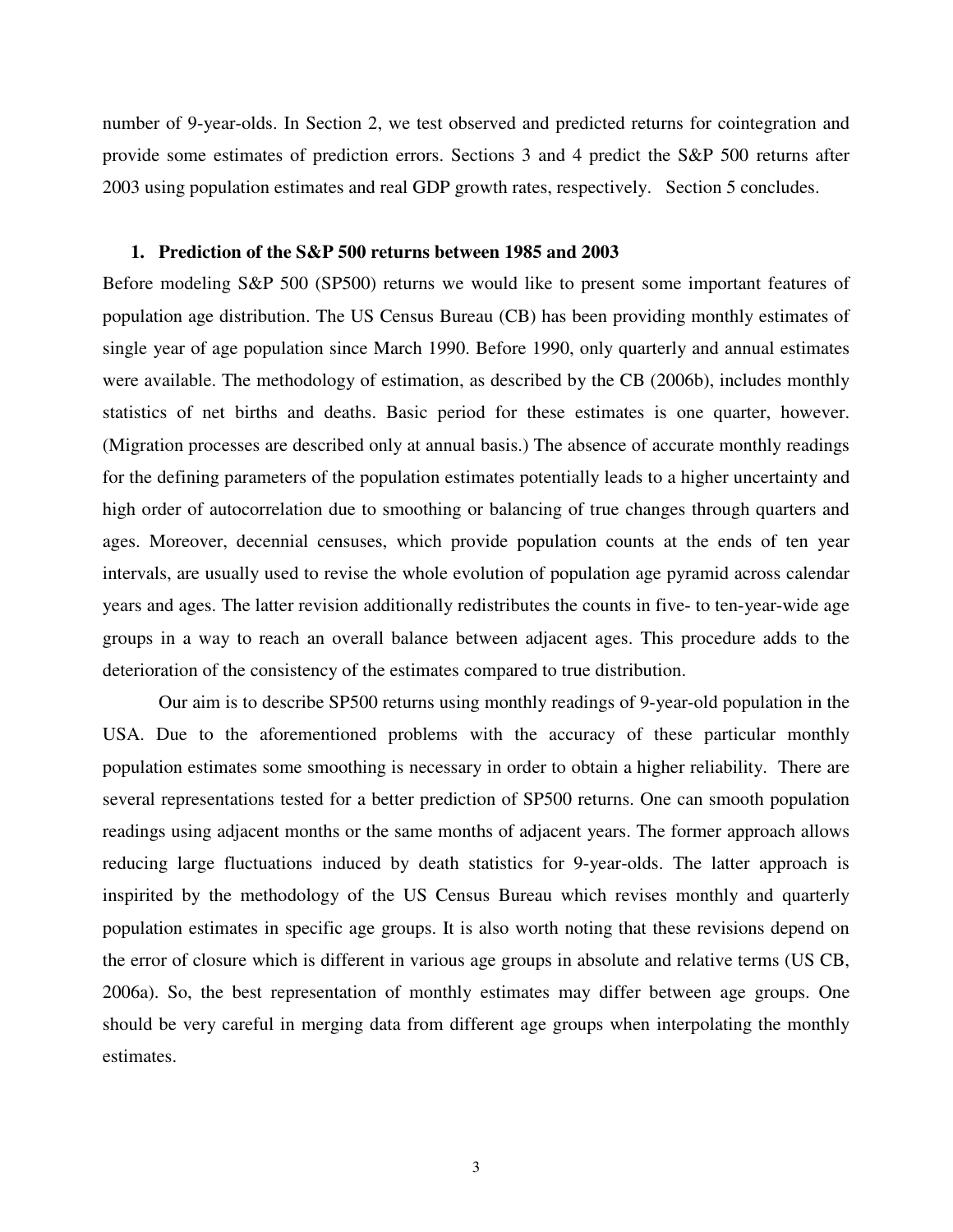There is no doubt that high-frequency fluctuations of stock market prices are driven by a multitude of factors including news issued by political and financial authorities, changes in weather conditions, and individual actions of stock market participants. These short-term fluctuations have negligible effect on the long-term path of market indices, however. The latter is more likely to be governed by macroeconomic variables. Since the change in some specific age population is considered as a macroeconomic variable defining the evolution of real GDP per capita in developed countries one should model relatively long-term features of the indices but also take all the advantages of the high-frequency data set.

In this study, SP500 returns are represented by a sum of monthly returns during previous twelve months. Obviously, natural step in this (SP500 returns) time series is one month. This approach allows obtaining a smoother curve than that provided by annual returns with one month step, i.e. by the ratio of a given index level to that 12 month before. Figure 1 demonstrates the difference between these two definitions. Actually, we model modified annual SP500 returns with one month resolution.

Annual SP500 returns are modeled using monthly growth rates of smoothed 9-year-old population estimates. For example, the SP500 return for June 1995, i.e. of the sum of monthly returns between July 1994 and June 1995, is proportional to the ratio of monthly population estimates for May and June 1995 modified according to the procedure accepted in the study. Trail and error method indicated that the best monthly estimates of the number of 9-year-olds for our purposes are obtained when the estimates made for the same month but for five adjacent years of age are averaged. For example, the number of 9-year-old persons for June 1995 is estimated as the mean value of 7-, 8-, 9-, 10-, and 11-year-olds in June 1995. The intuition behind this representation is linked to the balancing of the number of single year of age population in five to ten year-wide age groups carried out by the US Census Bureau. Effectively, these revisions result in the interdependence of monthly estimates for adjacent ages. The approach used in the study potentially recovers a part of true monthly values, but this problem has to be investigated in more detail.

The approximation of the number of 9-year-olds, *N9(t*), is justified also by the excellent prediction of the SP500 returns,  $R_p(t)$ , for the period where monthly estimates are available, except the years after 2003. Linear model linking SP500 return and the change rate of the number of 9 year-olds has the following form: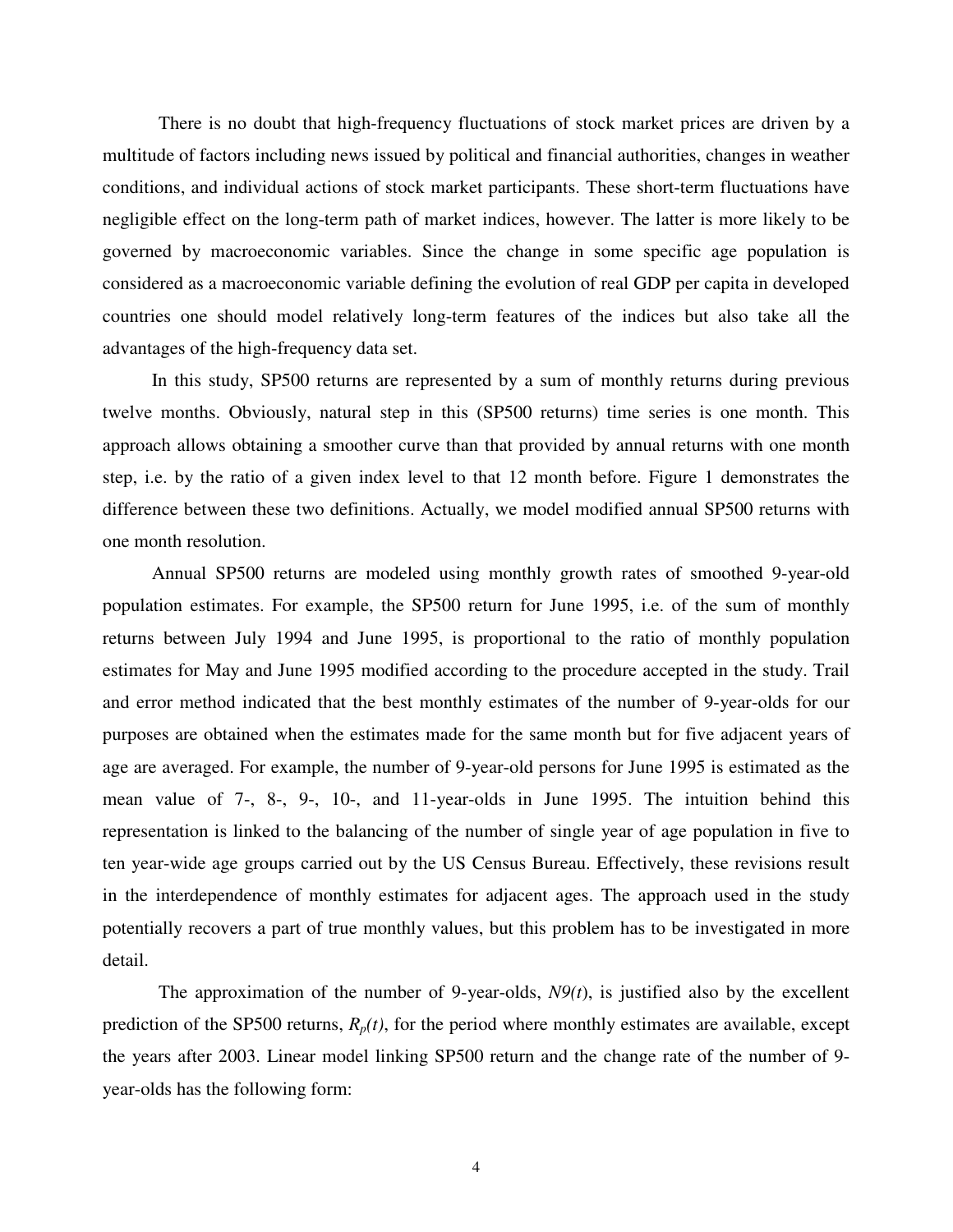$$
R_p(t) = AdlnN9(t) + B,\t\t(1)
$$

where coefficients *A* and *B* are determined empirically because they are dependent on the differences in corresponding change rates and the smoothing and weighting procedures applied by the US Census Bureau to the monthly population estimates. Notice, that coefficient *B* approximates inputs of working age population growth and economic trend, as discussed in Introduction.

 There are two time series for the number of 9-year-olds between 1990 and 2000: *post*censal and *inter*censal. The former is obtained by "inflation-deflation" component method using contemporary estimates of total deaths and net migration including net movement of the US Armed Forces overseas. The start point for corresponding single year of age time series is the values counted in the 1990 Census. The *inter*censal time series is estimated using the population counts in the 1990 and 2000 censuses as the start and end points. The single year of age *inter*censal time series are obtained from corresponding postcensal series by a proportional redistribution of the errors of closure over the ten years between the censuses on the daily basis. Since the errors of closure are age dependent, adjacent time series may converge or diverge by several per cent. For example, the *post*censal estimate of the population under five years of age for April 2000 was underestimated by about 1% relative to the counted value, the population between 5 and 13 years of age was underestimated by 3.5%, and that between 14 and 17 years of age was underestimated by 2.4%. Additional disturbance to the monthly estimates of the age pyramid is introduced by the adjustment of the sum of the single year estimates to the total population obtained by an independent procedure. After April 2000, only *post*censal population estimates are available. There are several vintages of these estimates are available for previous years, however, which use most recent information on past estimates of death rate and migration. So, no *post*censal estimate is final and further revisions are probable for any monthly estimate.

 When a single year of age population is used for the prediction of SP500 returns, the difference between the *post-* and *inter*censal populations is expressed only in synchronized and proportional change in level. The difference in the change rate due to the error of closure is evenly distributed over the months and practically not visible for monthly estimates. There is a several percent difference for the cumulative curves as dictated by the error of closure for the 9-year-olds.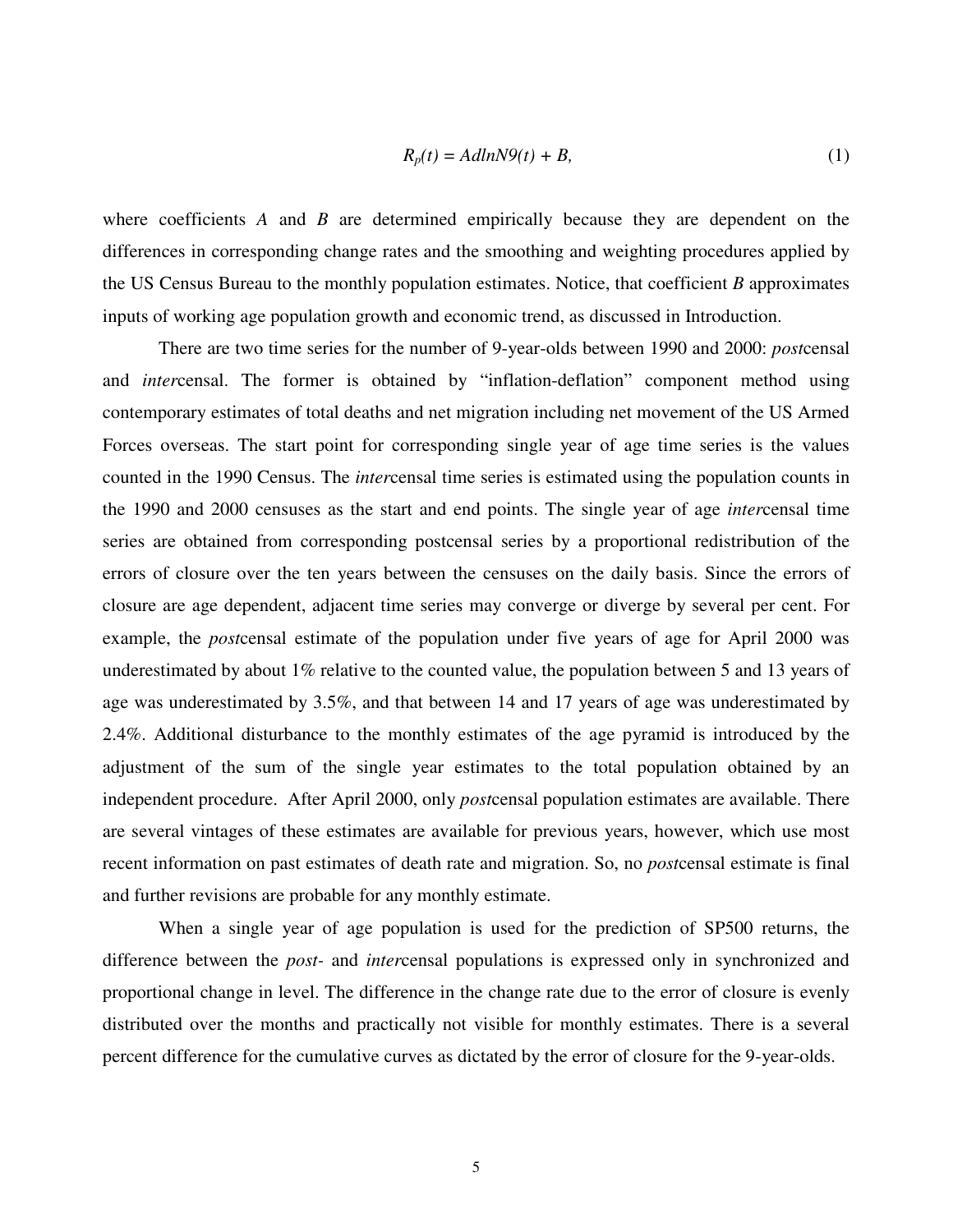As discussed above, the (*post*censal) monthly estimates of 9-year-olds in our study are obtained using also the numbers of 7-, 8-, 10-, and 11-year-olds. All these ages are inside the US Census Bureau specified age group between 5 and 13 years. Using the monthly estimates of *N9(t)* one can predict SP500 returns according to (1). Figure 2 displays observed and predicted time series for SP500 returns for the period between 1990 and 2000. The latter is obtained by varying coefficient *A* and *B* to minimize the RMS difference between two time series. No formal minimization procedure was used, however, and the best manually obtained coefficients *A*=170 and *B*=-0.04 provide RMS of 0.082 with mean value of -0.003 for the difference. Visually, the predicted and measured curves are similar. In the long run, high-frequency fluctuations in both series are cumulated to zero, as Figure 3 demonstrates. Average SP500 return (according to the definition accepted in our study) for the same period is 0.16 with standard deviation of 0.10. The predicted time series is characterized by average value of 0.158 and standard deviation of 0.091.

 Figure 4 represents a predicted curve obtained using the *inter*censal estimate of 9-year-olds between 1991 and 2003. Three years between 2000 and 2003 are obviously *post*censal estimates, but they are potentially of high accuracy due to their closeness to the single year of age counts of the 2000 Census. The best fit coefficients *A*=165 and *B*=-0.055 provide RMS difference of 0.085. The mean measured SP500 return for the period between 1990 and 2003 is 0.15 with standard deviation of 0.10.

 The *post*- and *inter*censal estimates of the number of 9-year old provide a consistent description of the SP500 returns between 1991 and 2003. There is a good opportunity, however, to obtain a relatively accurate prediction of these returns at time horizons somewhere between one and nine years using population estimates for younger ages as a proxy to the number of 9-year-olds. For example, the number of 7-year-olds provides a good approximation for monthly increment, and thus change rate, of 9-year-olds, as Figure 5 illustrates. The procedure we have developed includes averaging of five consecutive single year population estimates between 7 and 11 years of age for obtaining the estimates of the number of 9-year-olds. Hence, the estimate of 7-year-olds includes the ages from 5 to 9, but two years before.

Figure 6 displays the measured and predicted (using 7-year-olds) curves for SP500 returns. The latter is a forecast at a two-year horizon using the estimates for younger ages. RMS difference between these two time series for the period from 1992 to 2003 is only 0.088 with the best-fit coefficients *A*=165 and *B*=-0.061. Therefore, at a two-year horizon one can obtain a prediction with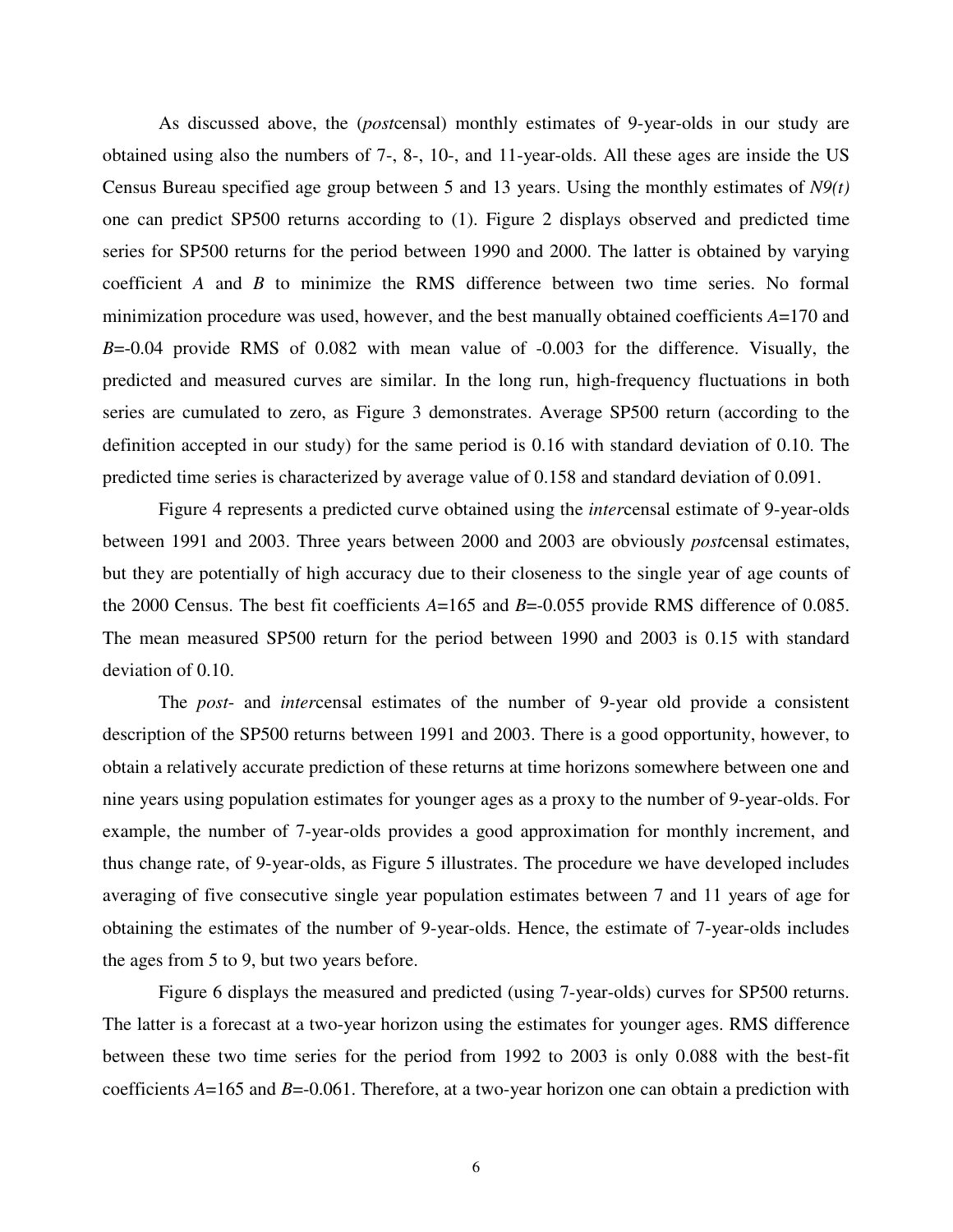the uncertainty of 0.088 for the SP500 (yearly) return. When using current population estimates, it is possible to extend the forecasting horizon to nine years, with slightly degrading accuracy however. Population projections allow obtaining even longer predictions of SP500 returns.

Standard econometric and financial approach denies predictability of stock markets considering the evolution of stock markets as a random innovation or random walk process with some trend component. At a two-year horizon, the SP500 return time series is characterized by standard deviation of 0.18, i.e. twice as large as the one obtained in the predicted time series. Effectively, these values demonstrate the predictability of the SP500 returns what is of great importance for any stock market participant. Moreover, significant improvement in the prediction is available through the improvement in the accuracy of population estimates.

 Having monthly population estimates after April 1990 one can extrapolate the description of the SP500 returns in the past using older population. The intuition behind this approach is the same as for the prediction of the future returns using younger ages - the monthly increments change slowly for the same year of birth population.

First, the procedure of the averaging of five adjacent ages for representing monthly estimates has been tested for older ages. Unfortunately, it gave poorer results compared to those for the period between 1990 and 2003. The deterioration of the results might be associated with the differences in the revision procedures applied by the US CB to the population estimates in the older age groups between 14 and 17 years and between 18 and 24 years. For the extrapolation of the 9 year-olds time series by four and more years in the past the younger one or both of the age groups have to be used in the five-year wide averaging interval. Therefore, an alternative approach was used, which is based on averaging of adjacent months for the same age. When 12 successive moths are used, this approach is identical to the obtaining of the cumulative SP500 return for the previous 12 months. For shorter averaging windows, however, the result is very similar to that using 12 months, as Figure 7 demonstrates. For the purpose of the prediction of SP500 returns before 1991, we used a four-month wide averaging window and the 17-year of age population estimate. Figure 8 depicts the measured and predicted SP500 return between 1984 and 1995. The latter is shifted by eight years back relative to its natural position and obtained with the best-fit coefficients *A*=35 and *B*=0.089, which are apparently different from those obtained by averaging of monthly estimates for five consecutive years. Despite high-frequency fluctuations, the predicted curve repeats the most prominent features of the measured one. Notice an almost precise prediction of time and amplitude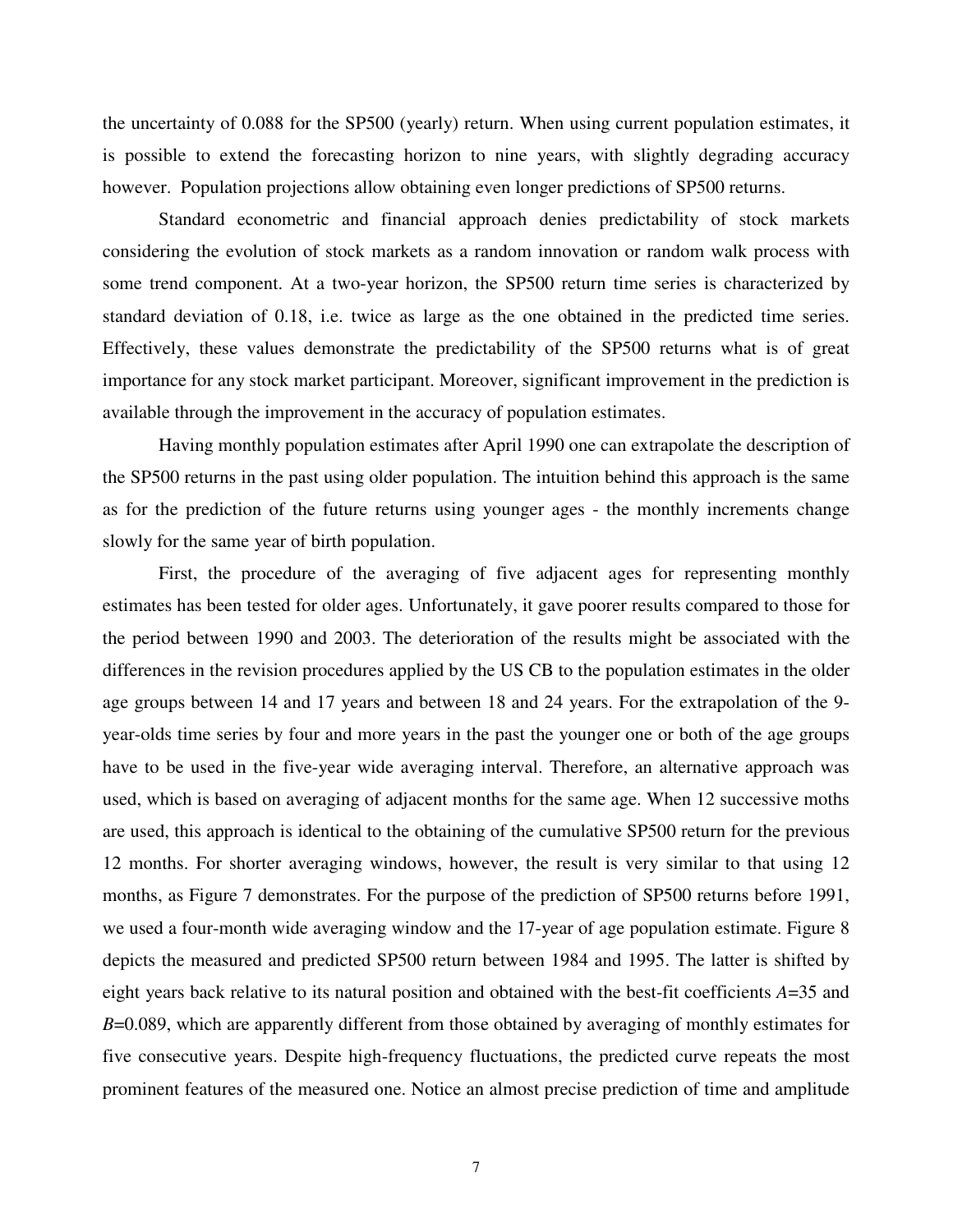of the stock market crash in 1987! The difference between readings of the measured and predicted curves is presented in Figure 9 and characterized by a finite variance and zero mean. RMS value of the difference for the period from 1985 to 1991 is only 0.096, which is much better than that obtained using a naïve (random walk) prediction at an eight-year horizon.

 Monthly estimates of SP500 returns provide a dynamic view, which is characterized by high-frequency fluctuations not related to the long-term equilibrium link between the stock market index and the number of 9-year-olds. Figures 3 and 9 demonstrate that the difference between the measured and observed SP500 returns has a zero mean and no linear trend. Therefore, one can expect that in the long run the differences are canceled out and corresponding cumulative curves have a strong tendency to converge and demonstrate the unbiased long-term relationship between the measured and observed SP500 returns. Figure 10 displays these cumulative curves, which are actually characterized by a few small-amplitude deviations, which are compensated at short time intervals. The most prominent features such as periods of near-zero and negative returns are well described, however. The periods of rapid growth are also well predicted. All these features are modeled using only one parameter - the number of 9-year-olds. This is an ultimately parsimonious model, which also provides accurate forecasts at various time horizons. The period of such an excellent description finished in April 2003, however.

## **2. Cointegration test**

Despite the similarity between the measured,  $R_m(t)$ , and predicted,  $R_p(t)$ , SP500 returns, both dynamic and cumulative, formal econometric tests may additionally validate the link between the stock market index and the evolution of specific age population. In this Section, we test the existence of a long-term equilibrium (cointegrating) relation between the measured and predicted SP500 returns during the period between 1985 and 2003. As shown in Section 1, there is no reliable link between these variables before 1985 and after 2003, i.e. one can not extend the above obtained empirical relationships with available monthly population estimates beyond those dates. The period after 2003 will be analyzed and modeled in the next two Sections.

According to Granger and Newbold (1967), the technique of linear regression for obtaining statistical estimates and inferences related to time series is applicable only to stationary time series. Two or more nonstationary series can be regressed only in the case when there exists a cointegrating relation between them (Hendry and Juselius, 2001). Therefore, the first step in the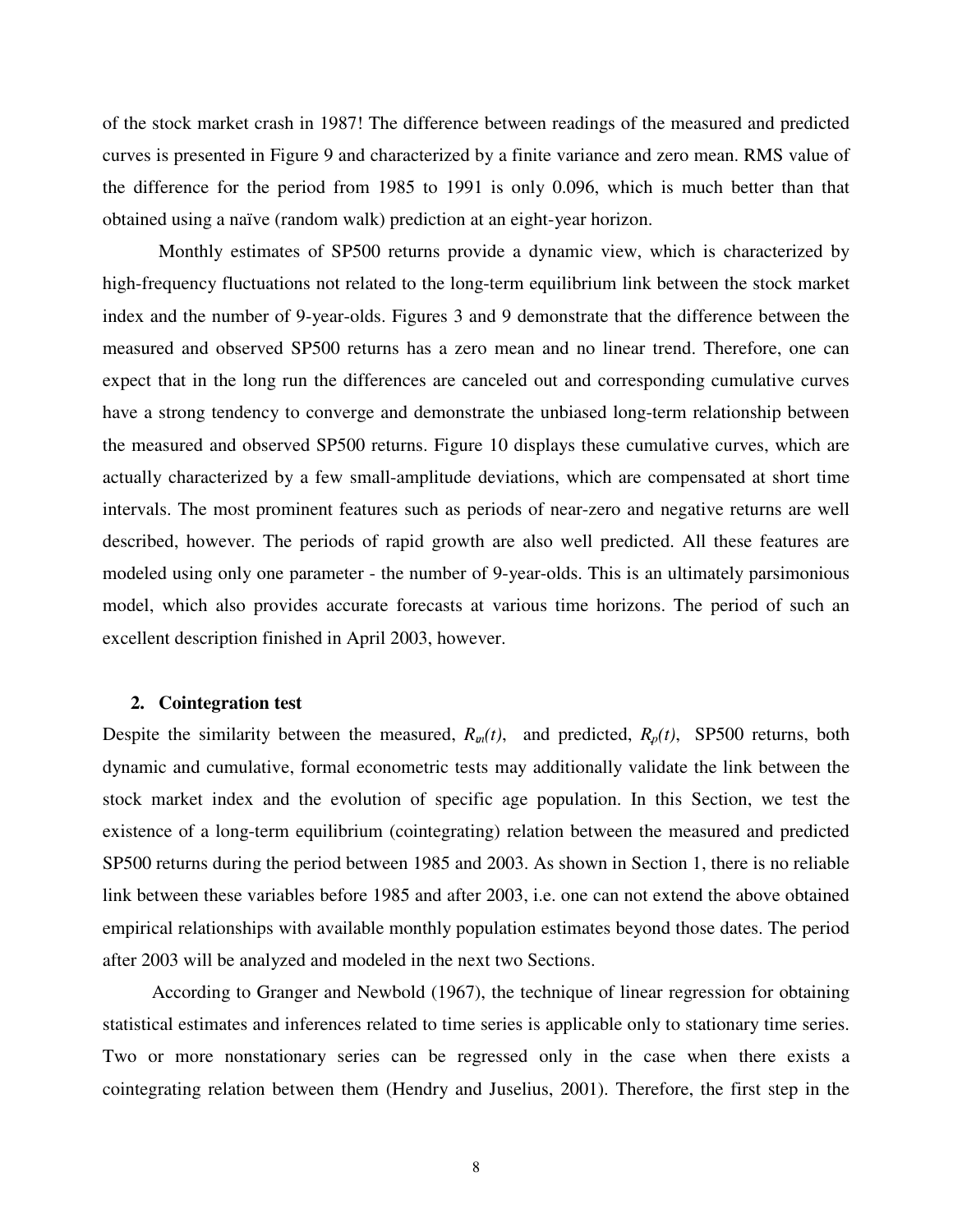econometric studies of time dependent data sets is currently consists is estimation of the order of integration of involved series. Unit root tests applied to original series and their first and higher order differences are a useful tool to determine the order of integration.

There are four time series to be tested for unit roots - the measured and predicted SP500 returns and their first differences. Standard econometric package Stata9 provides a number of appropriate procedures implemented in interactive form. The Augmented Dickey-Fuller (ADF) and the modified DF t-test using a generalized least-squares regression (DF-GLS) are used in this study. These tests provide adequate results for the available series consisting of 207 monthly readings – SP500 returns for previous 12 months between 1985 and 2003.

Corresponding results of unit root tests for these four series are listed in Tables 1 and 2. Both original series are characterized by the presence of unit roots - the test values are significantly larger than 5% critical values. Both first differences have no unit roots and thus are stationary. In the ADF tests, trend specification is constant and the maximum lag order is 3. In the DF-GLS tests, the maximum lag is 4 and the same trend specification is used.

The presence of unit roots in the original series and their absence in the first differences evidences that the former series are integrated of order 1. This fact implies that a cointegration analysis has to be carried out before any linear regression because such regression potentially is a spurious one.

The assumption that the measured and predicted (i.e. the change rate of 9-year-olds) returns are two cointegrated non-stationary time series is equivalent to the assumption that their difference,  $\varepsilon(t) = R_m(t) - R_p(t)$ , is a stationary or I(0) process. Therefore, it is natural to test the difference for unit root. If  $\varepsilon(t)$  is a non-stationary variable having a unit root, the null of the existence of a cointegrating relation can be rejected. Such a test is associated with the Engle-Granger approach (1987), which requires  $R_m(t)$  to be regressed on  $R_p(t)$ , as the first step. It is worth noting, however, that the predicted variable is obtained by a procedure similar to that of linear regression and provides the best visual fit between corresponding curves.

The Engle-Granger approach is most reliable and effective when one of the two involved variables is weakly exogenous, i.e. is driven by some forces not associated with the second variable. This is the case for the SP500 returns and the number of 9-year-olds. The latter variable is hardly to be driven by the former one.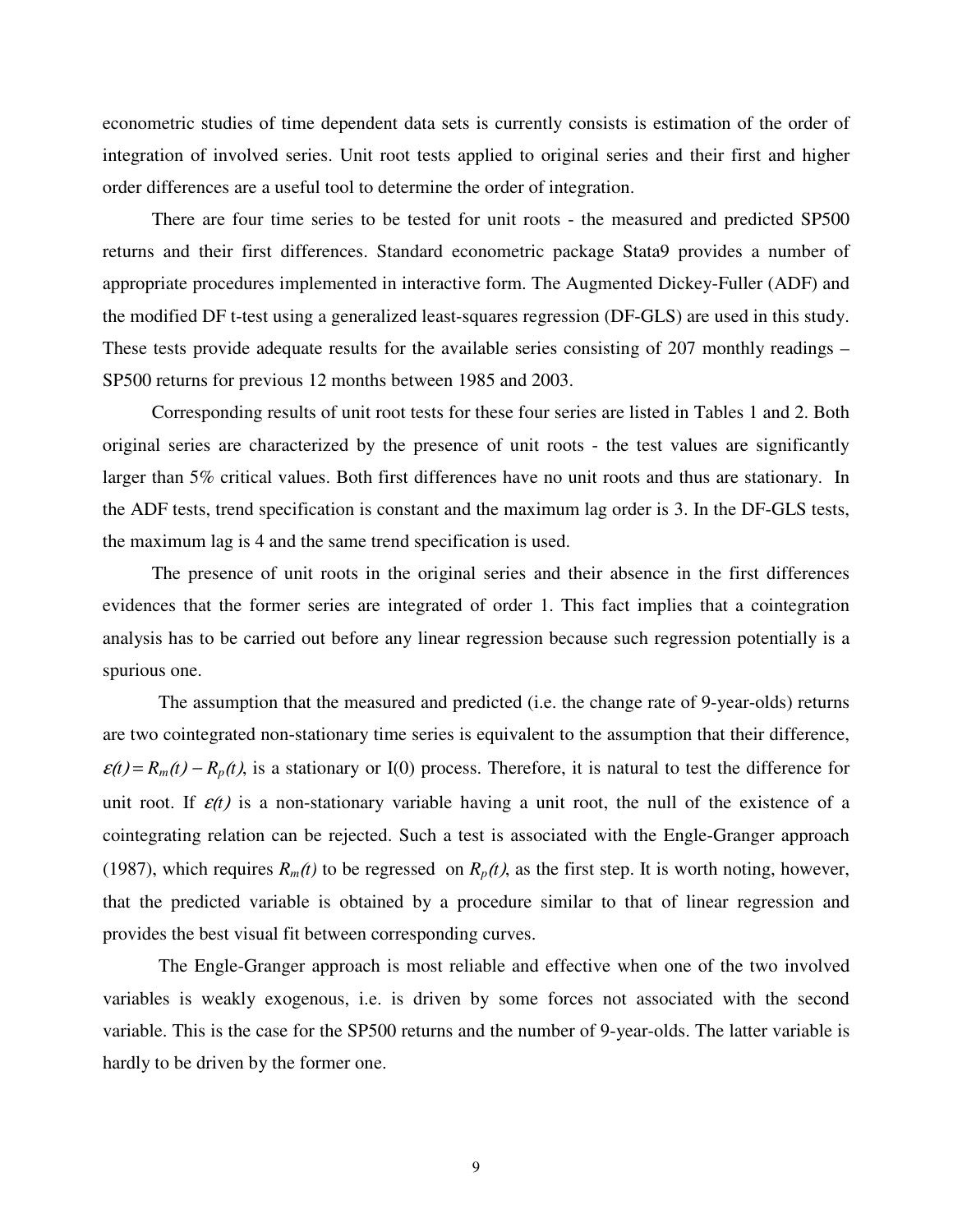The results of the ADF and DF-GLS tests listed in Table 3 indicate the absence of unit roots in the difference between the measured and predicted series. Since the predicted series are constructed in the assumption of a zero average difference, trend specification in the tests is *none*. The maximum lag order in the tests is 3. The test gives strong evidences in favor of the existence of a cointegrating relation between the measured and predicted time series. Thus, from econometric point of view, it is difficult to deny that the number of 9-year-olds is potentially the only defining factor behind the observed long-term behavior of SP500.

The Johansen (1988) approach is based on the maximum likelihood estimation procedure and tests for the number of cointegrating relations in the vector-autoregressive representation. The Johansen approach allows simultaneous testing for the existence of cointegrating relations and determining their number (rank). For two variables, only one cointegrating relation is possible. When cointegration rank is 0, any linear combination of the two variables is a non-stationary process. When rank is 2, both variables have to be stationary. When the Johansen test results in rank 1, a cointegrating relation between involved variables does exist.

In the Johansen approach, one has first to analyze specific properties of the underlying VAR model for the two variables. Table 4 lists selection statistics for the pre-estimated maximum lag order in the VAR. Standard trace statistics is extended by several information criteria: the final prediction error, FPE, the Akaike information criterion, AIC, the Schwarz Bayesian information criterion - SBIC, and the Hannan and Quinn information criterion, HQIC. All tests and information criteria indicate the maximum pre-estimated lag order 3 for VARs and VECMs. Therefore, maximum lag order 3 was used in the Johansen tests along with constant as trend specification.

Table 5 represents results of the Johansen tests – in both cases cointegrating rank is 1, i.e. there exists a long-term equilibrium relation between the measured and predicted (i.e. the number of 9-year-olds) SP500 returns. We do not test for causality direction between the variables because the only possible way of influence, if it exists, is absolutely obvious.

Now we are sure that the measured and predicted time series are cointegrated. Therefore, the estimates of the goodness-of-fit and RMSE in various statistical representations have to be valid and provide important information on the accuracy of corresponding measurements and the relation itself. VAR representation is characterized by  $R^2$ =0.89 and RMSE=0.047 (with mean annual return of 0.18 for the same period) due to strong noise suppression. In practice, AR is a version of a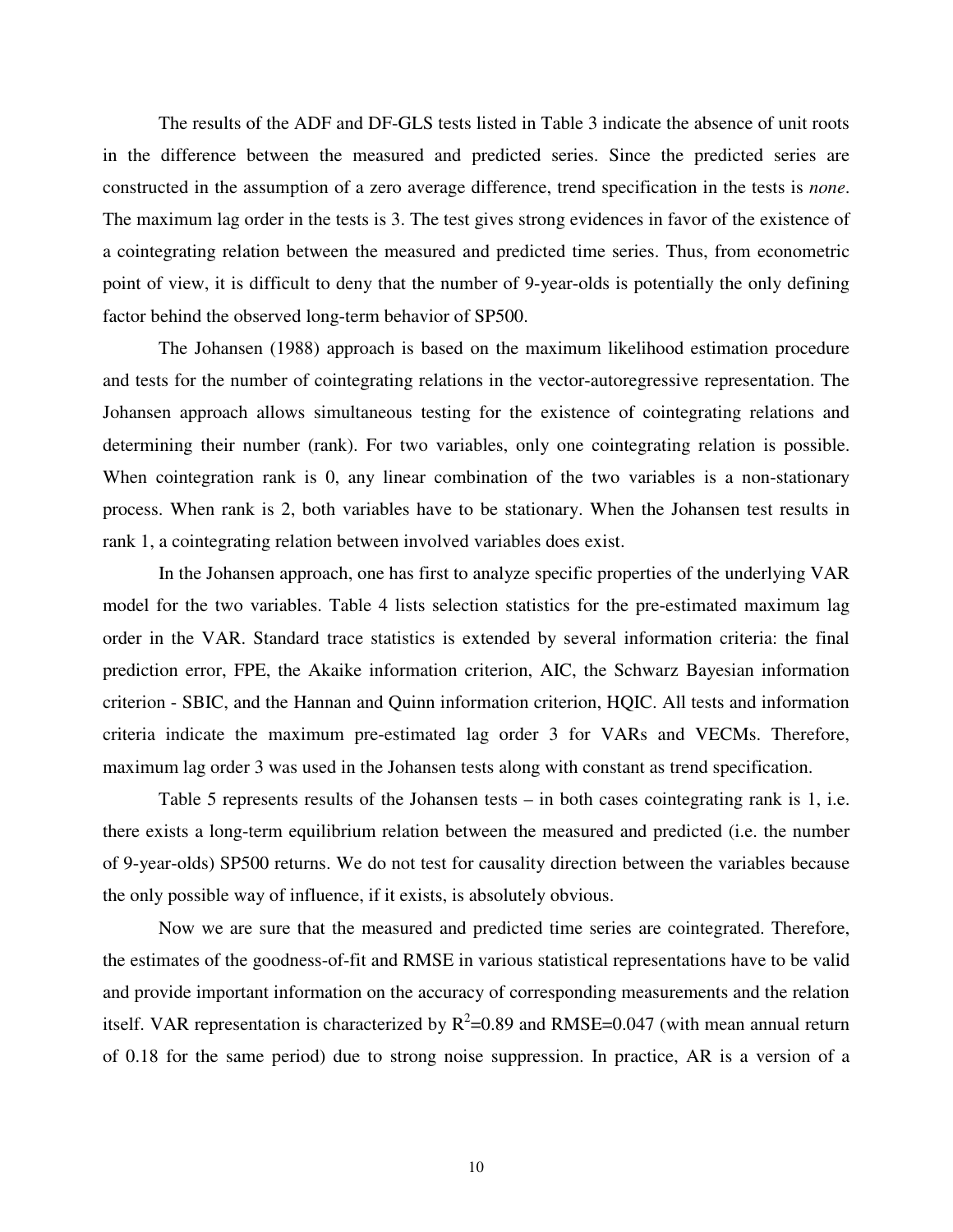weighted moving average, which optimizes noise suppression throughout the whole series. Simple linear regression provides a lower  $R^2$ =0.66 and larger RMSE = 0.07.

#### **3. Prediction of S&P 500 returns after April 2003**

We have to admit that the period after April 2003 is not described well when monthly population estimates are used. The measured SP500 return started to grow in April 2003. By February 2004 it increased by  $0.61$  – from  $-0.28$  to  $+0.33$ . There is no sign of such an increase in the 9-year-old postcensal estimates, however. Younger ages, some of them explicitly counted during the 2000 Census, also do not demonstrate any significant steps in 2003.

 Let's analyze what might be the cause for the failure to describe the SP500 return after April 2003. Was there a structural break in the stock market behavior or corresponding population estimate is wrong? Both assumptions allow any evolution of the SP500 returns after 2003. The former assumption has quantitative consequences. It presumes the existence of a new relationship between SP500 returns and the number of 9-year-olds after 2003. If the population estimates are inherently inaccurate no modeling is possible.

 Therefore, we have tried to model the current development of the SP500 returns using the same specific-age population approach from some point after 2003. The short period of large increase in SP500 returns after 2003 was excluded from the prediction and was approximated by a step in January 2004. Effectively, the period between April 2003 and July 2004 is not modeled.

 In any quantitative prediction, dynamic range of the change of linked variables plays a crucial role. When two variables are not changing with time one can not reveal any link between them. When both variables are changing in a wide range one can obtain a reliable estimate of the link between them. The period after July 2004 is characterized by relatively small oscillations in SP500 returns. This fact creates significant problems for calibration of any relationship between the SP500 returns and the number of 9-year-oldsin the USA. Nevertheless, some relative changes are available. In that sense any linear relationship between SP500 returns and the change rate is valid and scalable. The latter property can be used when large changes in SP500 returns will occur.

 The first estimate for the period after 2004 was made in January 2007. It provided a crude prediction of some important events in 2007 and 2009. These two events were strong growth of the SP500 returns with sudden and very sharp drop in 2007 and 2009. We developed the following model for the period after 2005:  $R_p = 30dln(N9) - 0.1$ , where the number of 9-year-olds is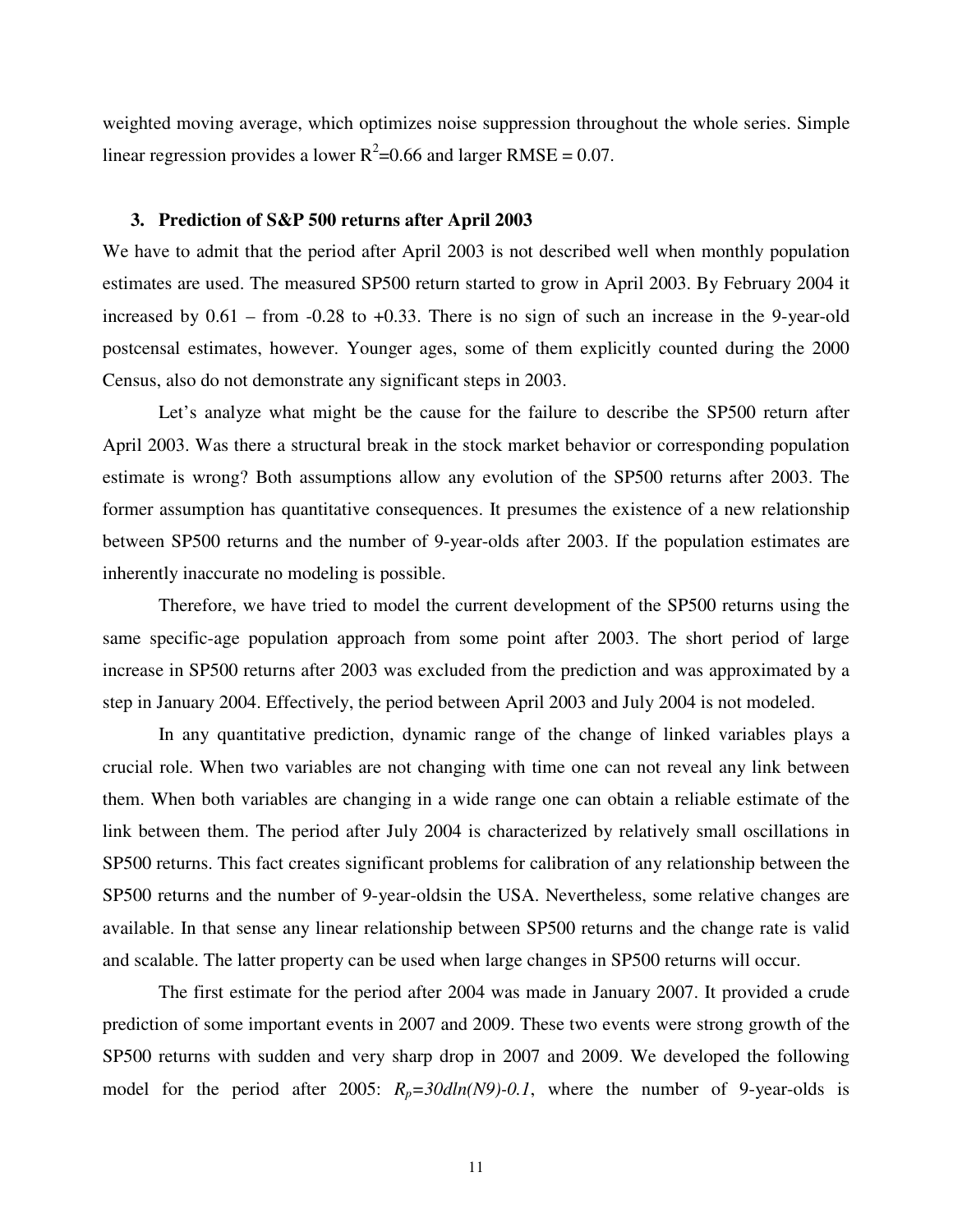approximated by the number of 3-year-olds with a 6-year shift, i.e. one can predict at a 6-year horizon. Figure 12 displays some details of the current period and gives monthly predictions of the SP500 returns after 2007. As mentioned above, there is a severe drop in 2007 followed by an 11 month period of growth with annual returns around 0.05. Monthly population estimates indicate that this fall should be in October-November 2007. A strong and short rally in 2008 will raise the SP500 returns at the level of 0.2 to 0.25 and will end in a catastrophic fall down to 0.1. All in all, the next 2 to 3 years have to validate our model for the period after 2004.

Figure 13 demonstrates the difference between the measured and predicted SP500 returns for the period between 1985 and 2010. This difference has no linear trend and is characterized by normal distribution. Figure 14 provides a long-term view on the evolution of the SP500 returns. After the period of a decrease between 2001 and 2003, the SP500 return is growing at a constant pace in the long run. Crudely, this growth continues the trend observed between 1985 and 1996. Thus, one can consider the period between 1996 and 2003 as a deviation from the overall trend consisting of a segment of abnormal growth (1996-2001) and fast decrease (2001-2003). This evidences in favor of fundamental factors defining the long-term trend of the stock market growth.

#### **4. S**&**P 500 returns and real GDP**

In Section 3, we have demonstrated that a structural break possibly occurred in 2003. This break might be associated with two different mechanisms. First, the break is induced by some real economic processes, i.e. may reflect the change in the inherent link between true values of the studied variables – the number of 9-year-olds and SP500 returns. This new link is likely to be linear, as is the link observed before 2003. In such a case, the relationship obtained in Section 3 for the period after 2004 is valid before some new structural break will occur.

Second mechanism is related to some changes in population measuring procedure. In this case, the structural break is artificial and the relationship for the period before 2003 can be easily transported in a scaled version to the period after 2003. Is there a possibility to distinguish between these two mechanisms for the change in 2003?

Originally, the link between real GDP growth rate and the change rate of the number of 9 year-olds was found (Kitov, 2006a). Corresponding relationship should work in both directions, i.e. one can estimate the growth rate of real GDP from population measurements, and the number of 9 year-olds from real GDP measurements. In Section 3, we failed to predict the step-like increase in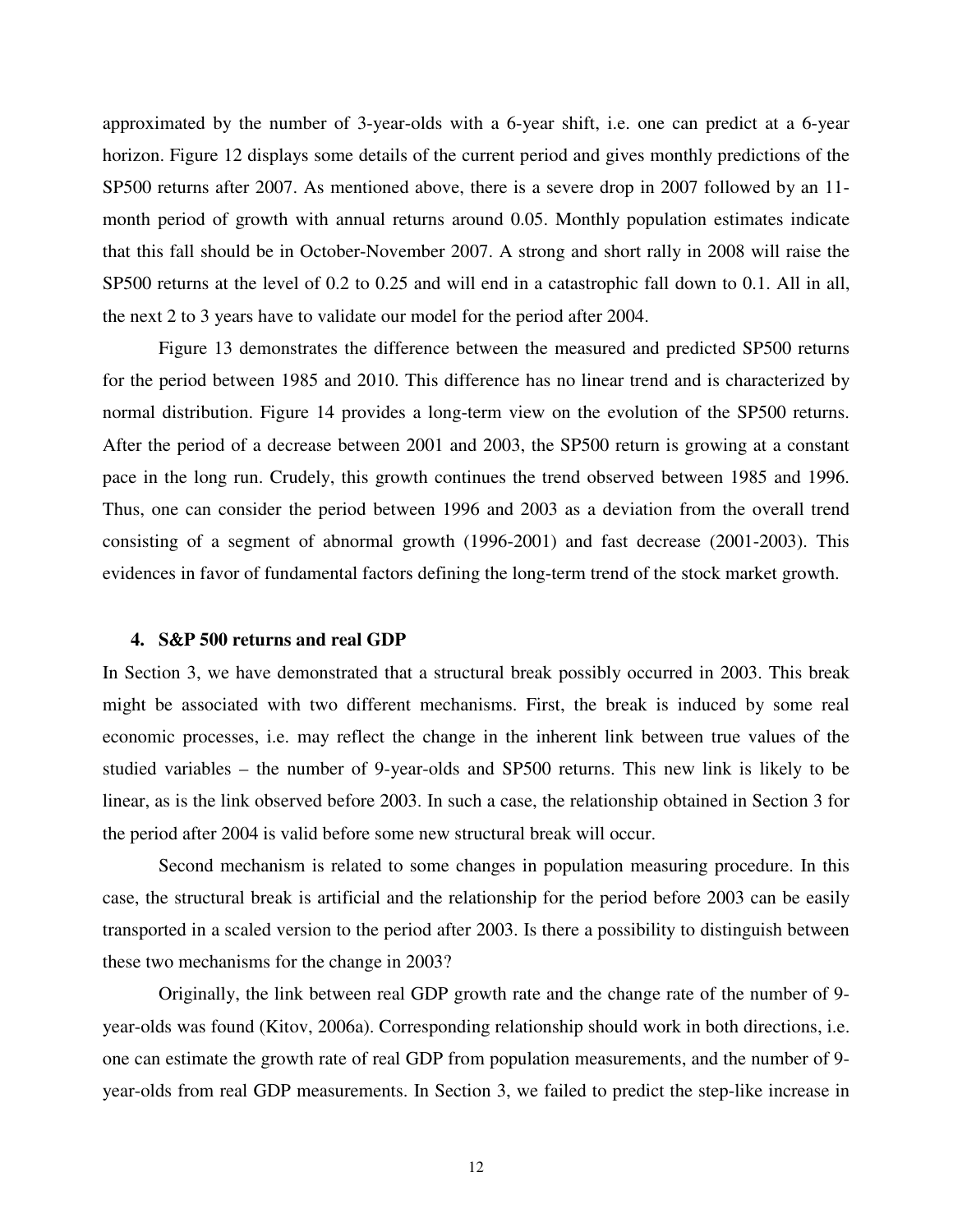the SP500 returns in 2003 and 2004 using population estimates, as they are presented by the US Census Bureau. There is a possibility that these estimates are not accurate enough because of the increasing distance from the 2000 census and are obtained by some modified methodology.

So, in relationship (1), one can replace *N9(t)* with *GDPpc(t)*, taking into account that second term in the relationship between real GDP per capita and population is constant. Figure 15 displays the observed SP500 returns and those obtained using real GDP, as presented by the US Bureau of Economic Analysis (www.bea.gov). As before, the observed returns are 12-month cumulative values. The predicted returns are obtained from the relationship

$$
R_p(t) = 10.0* dln(GDPpc(t)) - 0.25,
$$

where *GDPpc(t))* is represented by the mean (annualized) growth rate during two previous quarters. Only quarterly readings of real GDP are available.

The period after 1996 is well predicted including the sharp increase in 2003. Therefore, it is reasonable to assume that the 9-year-old population was not well estimated by the US Census Bureau after 2003. This conclusion is supported by the cointegration test conducted for real GDP per capita and the charge rate of the number of 9-year-olds (Kitov, Kitov, Dolinskaya, 2007), which proves the existence of a long-term equilibrium linear relation between these two variables since the early 1960s. As a result, one can use either *N9(t)* or *GDPpc(t)* for the modeling of the SP500 returns, where one of them is more appropriate. Obviously, the *GDPpc(t)* is consistent with the SP500 returns after 2003. The year after second quarter of 2006 is not well predicted, however.

There is a general concern related to the accuracy of the most recent measurements of population and real GDP. In Figure 15, the predicted curve dropped to -0.075 in the third quarter of 2006 in accordance with low growth rate of real GDP. There was no drop in the SP500 returns during the same period. A possible reason for the discrepancy is the underestimation of real GDP growth in the past two years. New revisions of these readings should be dramatically large (+1 to +1.5 percentage points), if the link between the real GDP and SP500 holds.

On the other hand, the number of 9-year-olds also demonstrates the possibility of a large decrease in the SP500 returns starting late in 2007. Real GDP should follow the same path as the long-term relation between these variables prescribes. Therefore, the drop in the SP500 returns is very likely as both population and real GDP measurements indicate.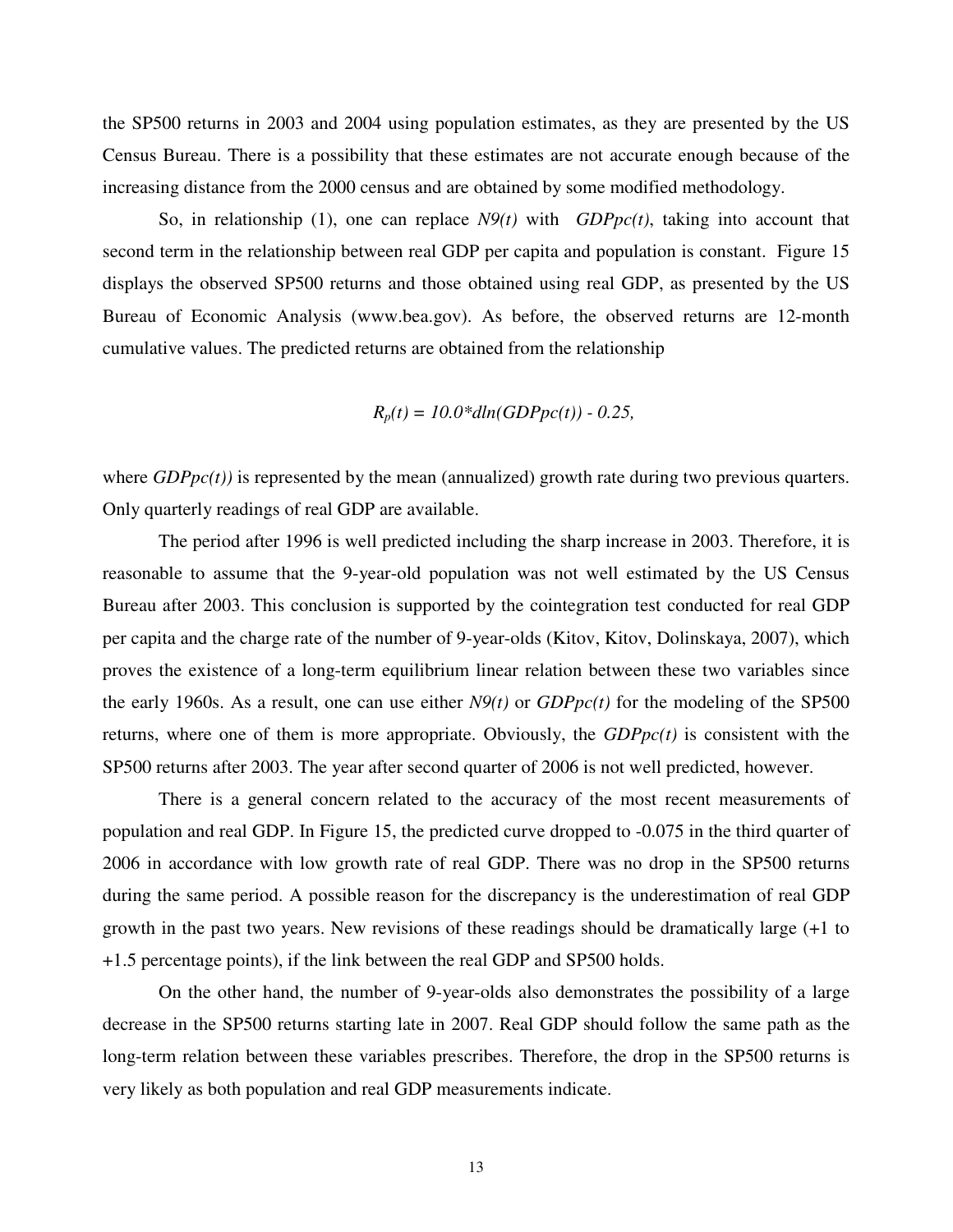The success in modeling of the SP500 returns using *GDPpc* indicates that the population estimates after 2003 are obtained according to a somewhat revised procedure. Therefore, the prediction in Section 3 is likely to be valid. The years between 2007 and 2010 should confirm or reject this statement.

# **5. Conclusion**

One can derive many theoretical and practical conclusions from the above analysis. We consider the following findings as principal:

- Annual SP500 returns can be exactly predicted at time horizons from 1 month to 9 years.
- The accuracy of this prediction depends only on the accuracy of the estimates of the number of 9-year-olds.
- The period between 2007 and 2010 is very important for the validation of our model since contains severe changes in the number of 9-year-olds.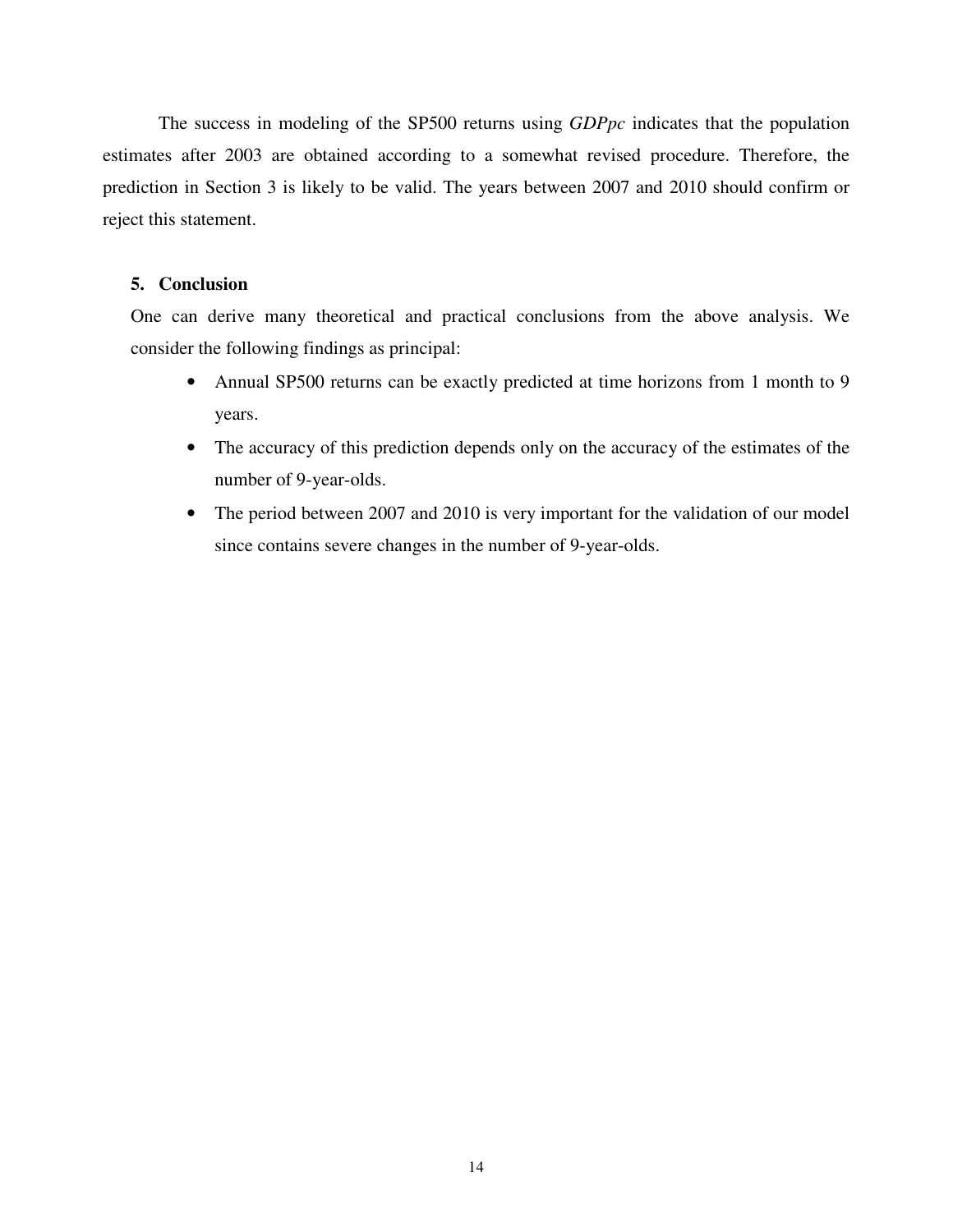## **References**

Engle, R., Granger, C. (1987). Cointegration and error correction: representation, estimation, and testing. Journal of Econometrics, 55, 251-276

Granger, C., Newbold, P. (1967). Spurious regression in econometrics. Journal of Econometrics, 2, 111-120

Hendry, D., Juselius, K. (2001). Explaining Cointegration Analysis: Part II. Energy Journal, 22, 75-120

Johansen, S. (1988). Statistical analysis of cointegrating vectors. Journal of Economic Dynamics and Control, 12, 231-254

Kitov, I.O. (2006a). GDP growth rate and population, Working Papers 42, ECINEQ, Society for the Study of Economic Inequality. www.ecineq.org/milano/WP/ECINEQ2006-42.pdf

Kitov, I.O., (2006b). Real GDP per capita in developed countries, MPRA Paper 2738, University Library of Munich, Germany.

http://mpra.ub.uni-muenchen.de/2738/01/MPRA\_paper\_2738.pdf

Kitov, I.O., Kitov, O.I., Dolinskaya, S., (2007). Modelling real GDP per capita in the USA: cointegration test, MPRA Paper 2739, University Library of Munich, Germany. http://mpra.ub.uni-muenchen.de/2739/01/MPRA\_paper\_2739.pdf

 U.S. Census Bureau. (2006a). Methodology. United States Population Estimates by Age, Sex, Race, and Hispanic Origin Method: July 1, 2006. Retrieved February 26, 2007 from http://www.census.gov/popest/topics/methodology/2006\_nat\_meth.html

U.S. Census Bureau. (2006b). National intercensal estimates (1990-2000). Retrieved February 26, 2007 from http://www.census.gov/popest/archives/methodology/ intercensal\_nat\_meth.html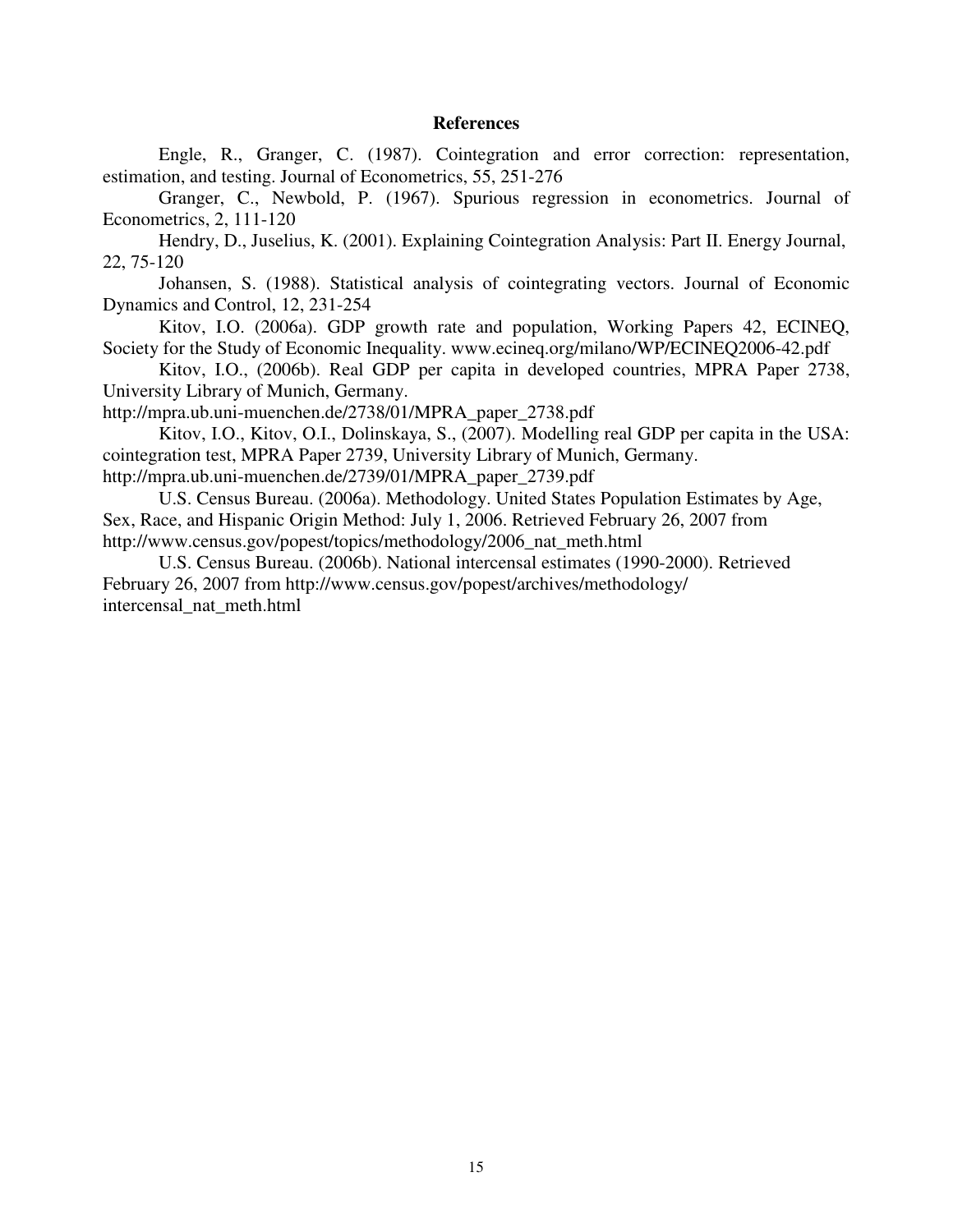# **Tables**

Table 1. Results of unit root tests for original time series – measured and predicted SP500 returns. Both series are characterized by the presence of unit roots.

| Test   |     |           | 1% critical |         |
|--------|-----|-----------|-------------|---------|
|        | Lag | predicted | measured    |         |
| ADF    |     | $-2.65$   | $-2.07$     | $-3.47$ |
|        |     | $-2.58$   | $-1.63$     | $-3.47$ |
| DF-GLS |     | $-2.69$   | $-2.47$     | $-3.48$ |
|        |     | $-2.34$   | $-1.99$     | $-3.48$ |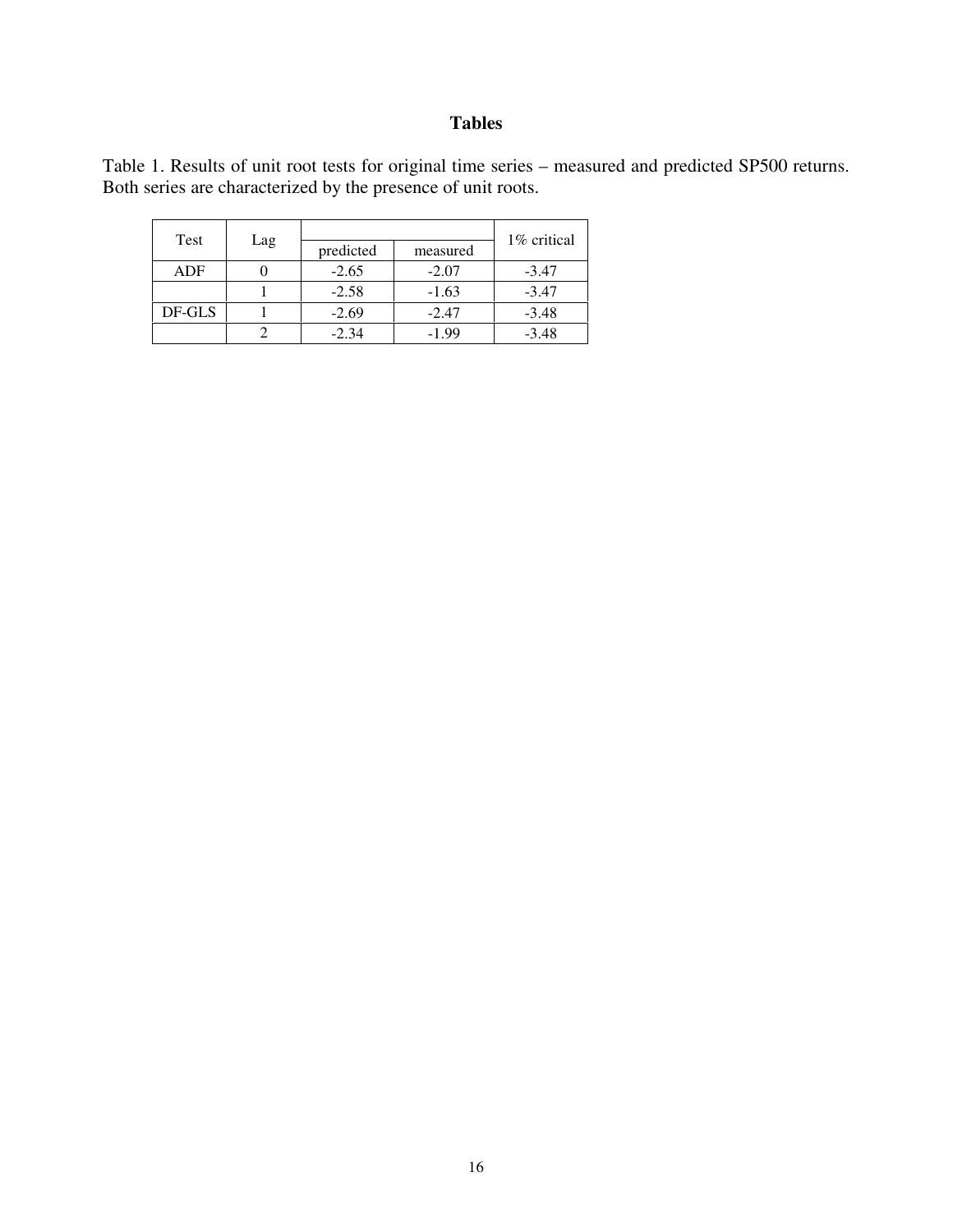| <b>Test</b> | Lag |           | 1\% critical |         |
|-------------|-----|-----------|--------------|---------|
|             |     | predicted | measured     |         |
| ADF         |     | $-15.6*$  | $-16.6*$     | $-3.47$ |
|             |     | $-12.0*$  | $-9.2*$      | $-3.47$ |
|             | 2   | $-9.2*$   | $-7.8*$      | $-3.47$ |
|             | 3   | $-8.7*$   | $-7.7*$      | $-3.47$ |
| DF-GLS      |     | $-10.9*$  | $-9.1*$      | $-3.48$ |
|             | 2   | $-8.1*$   | $-7.6*$      | $-3.48$ |
|             | 3   | $-7.4*$   | $-7.5*$      | $-3.48$ |
|             |     | $-6.2*$   | $-7.7*$      | $-3.48$ |

Table 2. Results of unit root tests for the first differences of the original time series – measured and predicted SP500 returns. Both series are I(0).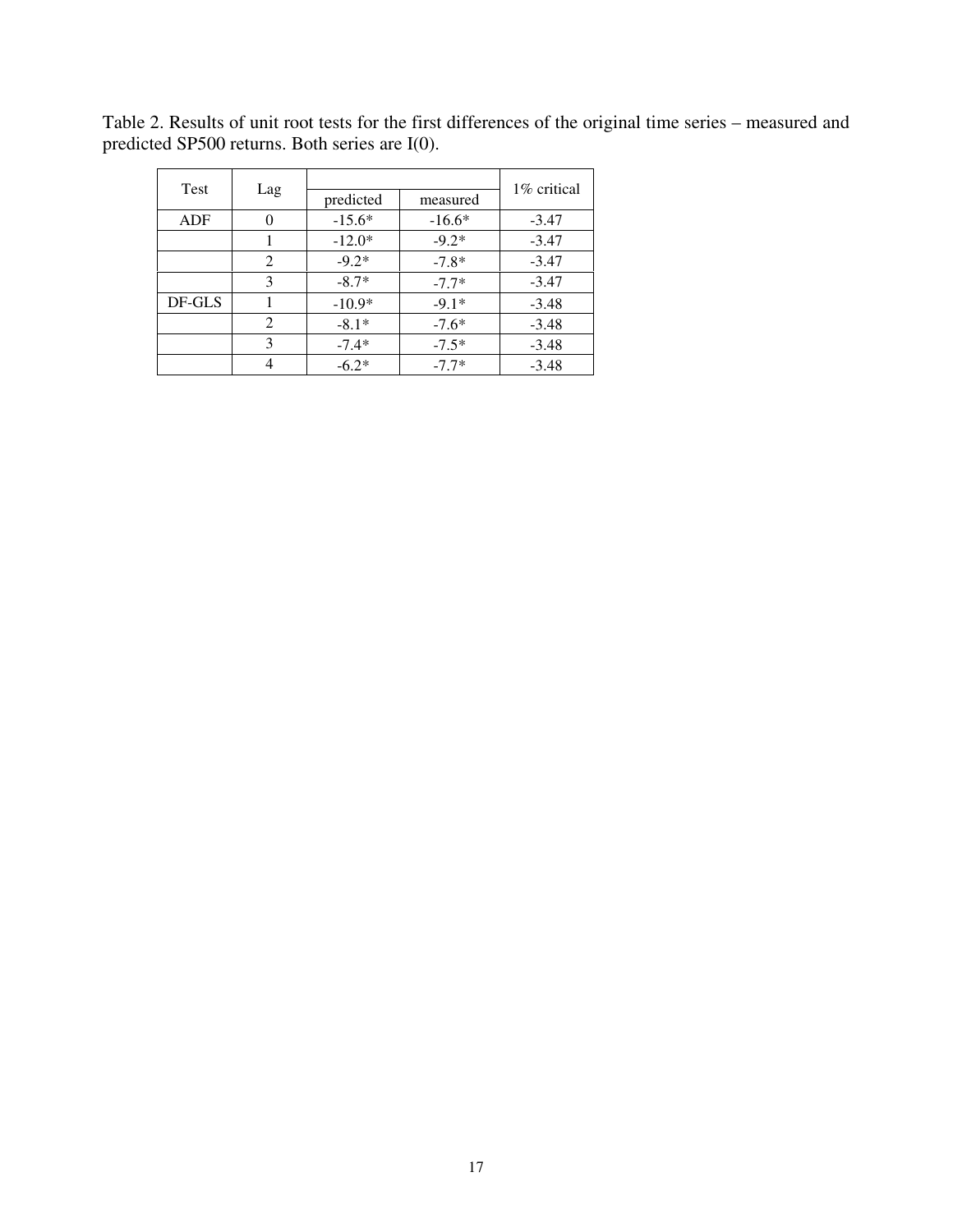| Test   | Lag | difference | 1\% critical |
|--------|-----|------------|--------------|
| ADF    |     | $-7.6*$    | $-3.47$      |
|        |     | $-6.8*$    | $-3.47$      |
|        | 2   | $-6.4*$    | $-3.47$      |
|        | 3   | $-6.8*$    | $-3.48$      |
| DF-GLS |     | $-6.7*$    | $-3.48$      |
|        |     | $-6.3*$    | $-3.48$      |
|        |     | $-6.7*$    | $-3.48$      |

Table 3. Results of unit root tests of the differences of the predicted and measured time series. There is no unit root in the difference.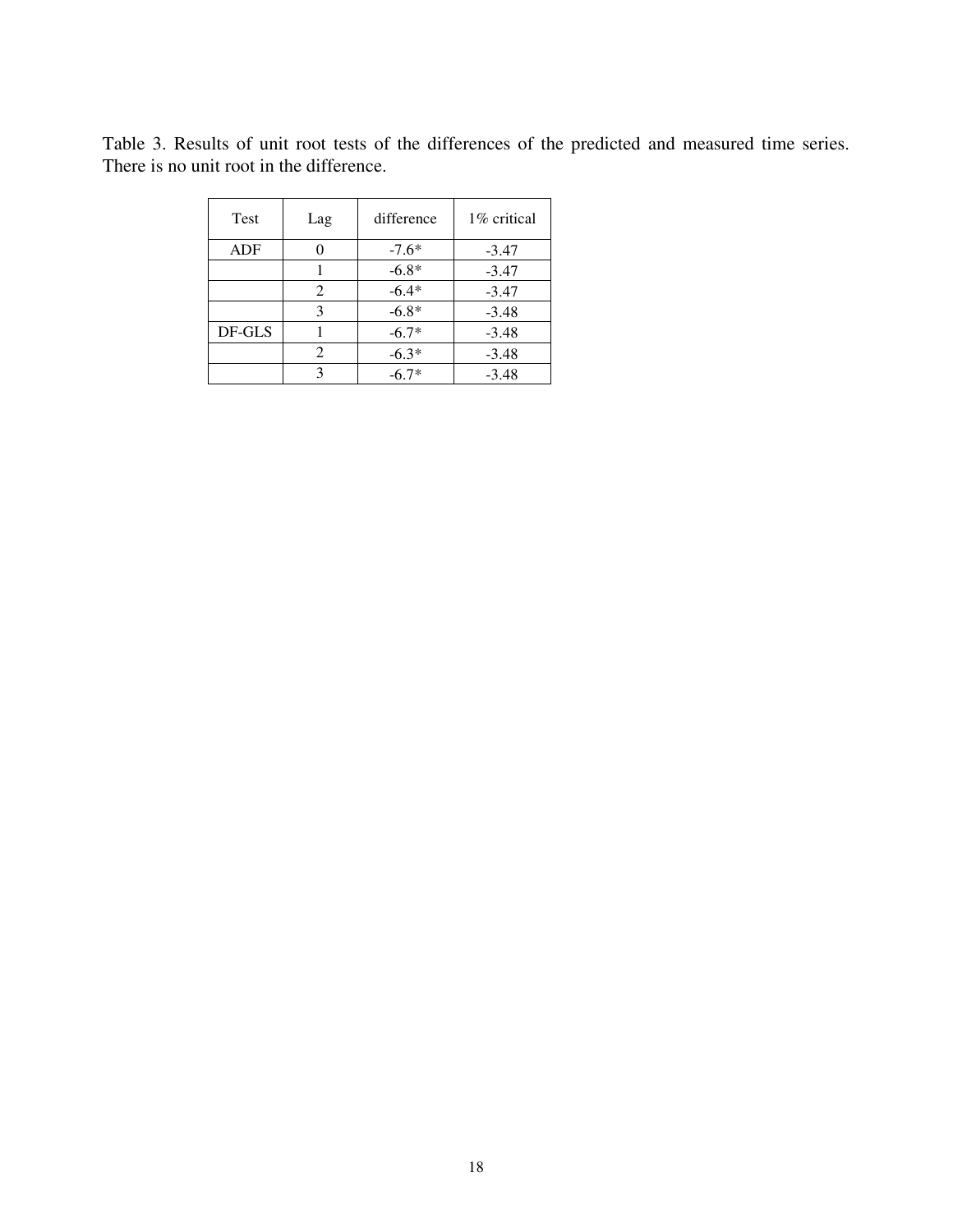| Lag | LR     | <b>FPE</b> | AIC       | HQIC     | <b>SBIC</b> |
|-----|--------|------------|-----------|----------|-------------|
|     |        | 0.0065     | $-2.19$   | $-2.18$  | $-2.16$     |
|     | 211    | 0.0023     | $-3.22$   | $-3.20$  | $-3.17$     |
|     | 1.39   | 0.0023     | $-3.21$   | $-3.19$  | $-3.15$     |
|     | $9.5*$ | $0.0022*$  | $-3.254*$ | $-3.22*$ | $-3.17*$    |
|     | 1.7    | 0.0022     | $-3.253$  | $-3.21$  | $-3.15$     |

Table 4. . Pre-estimation lag order selection statistics. All tests and information criteria indicate the maximum lag order 3 as an optimal one for VARs and VECMs.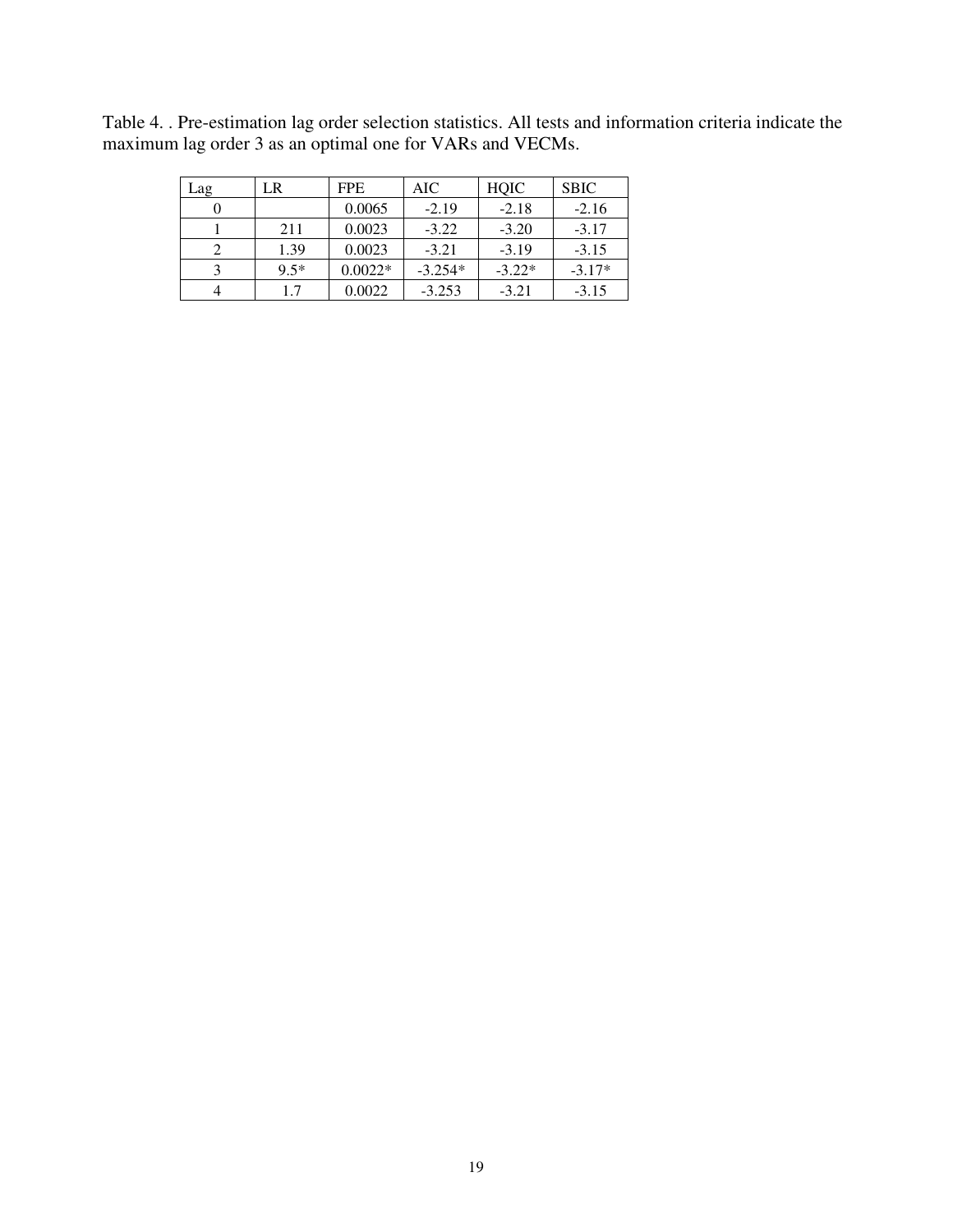Table 5. Johansen test for cointegration rank for the measure and predicted time series. Maximum lag order is 3.

| Trend         |      |            |             |          | Trace      | 5% critical |
|---------------|------|------------|-------------|----------|------------|-------------|
| specification | Rank | Eigenvalue | <b>SBIC</b> | HOIC     | statistics | value       |
| none          |      | 0.196      | $-5.79*$    | $-5.93*$ | $2.93*$    | 3.84        |
| rconstant     |      | 0.196      | $-5.65*$    | $-5.92*$ | $3.24*$    | 9.25        |
| constant      |      | 0.196      | $-5.74*$    | $-5.90*$ | $2.67*$    | 3.76        |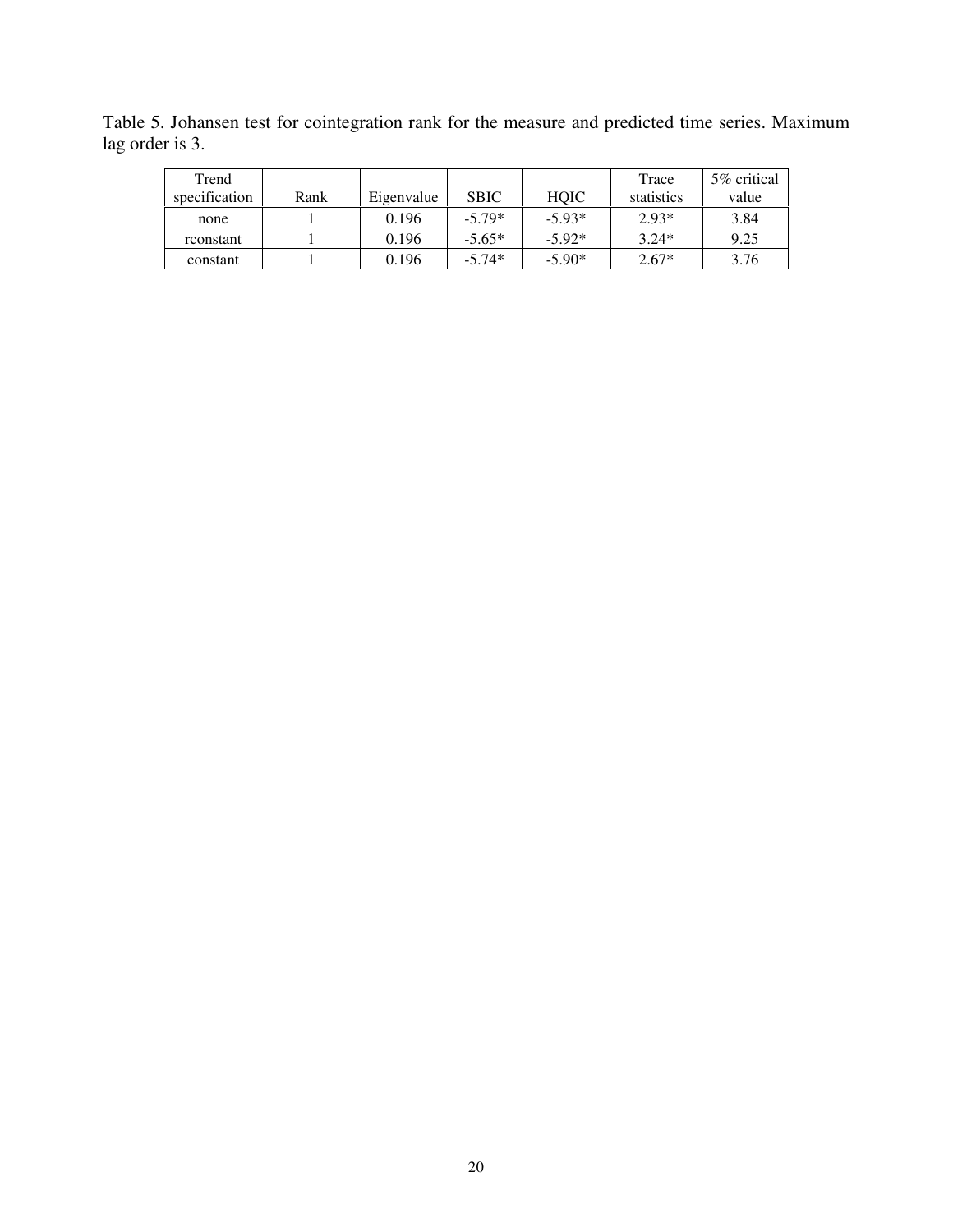# **Figures**



Figure 1. Comparison of annual SP500 return and that cumulated during the previous twelve months as a sum of monthly returns. The annual curve is of a slightly higher volatility.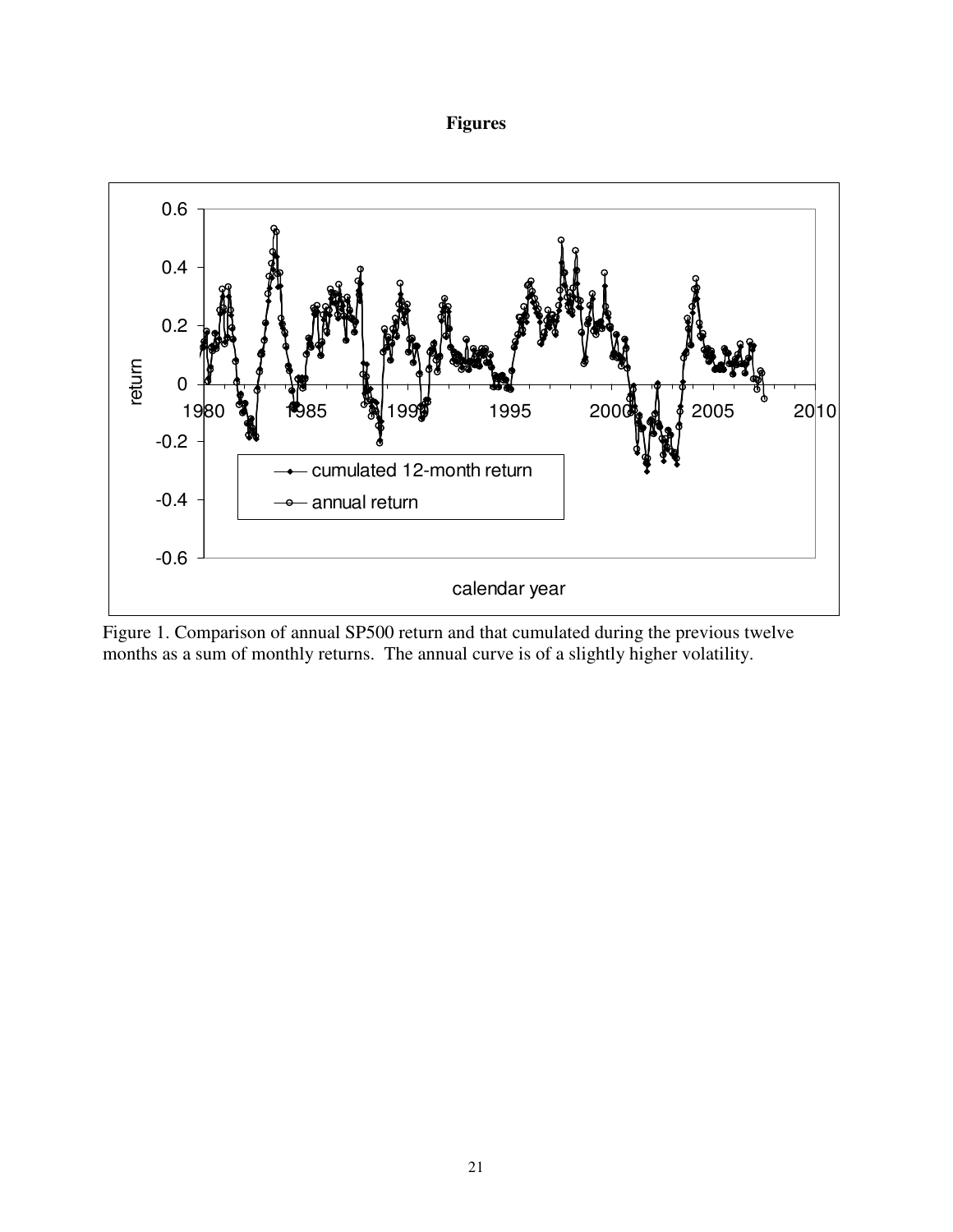

Figure 2. Comparison of observed and predicted SP500 returns between 1990 and 2000. The latter is obtained using the *post*censal estimate of the 9-year-olds. RMS difference between the curves for the period between 1991 and 2001 is 0.082 with mean value only -0.003. Corresponding coefficients are: *A*=170 and *B*=-0.004.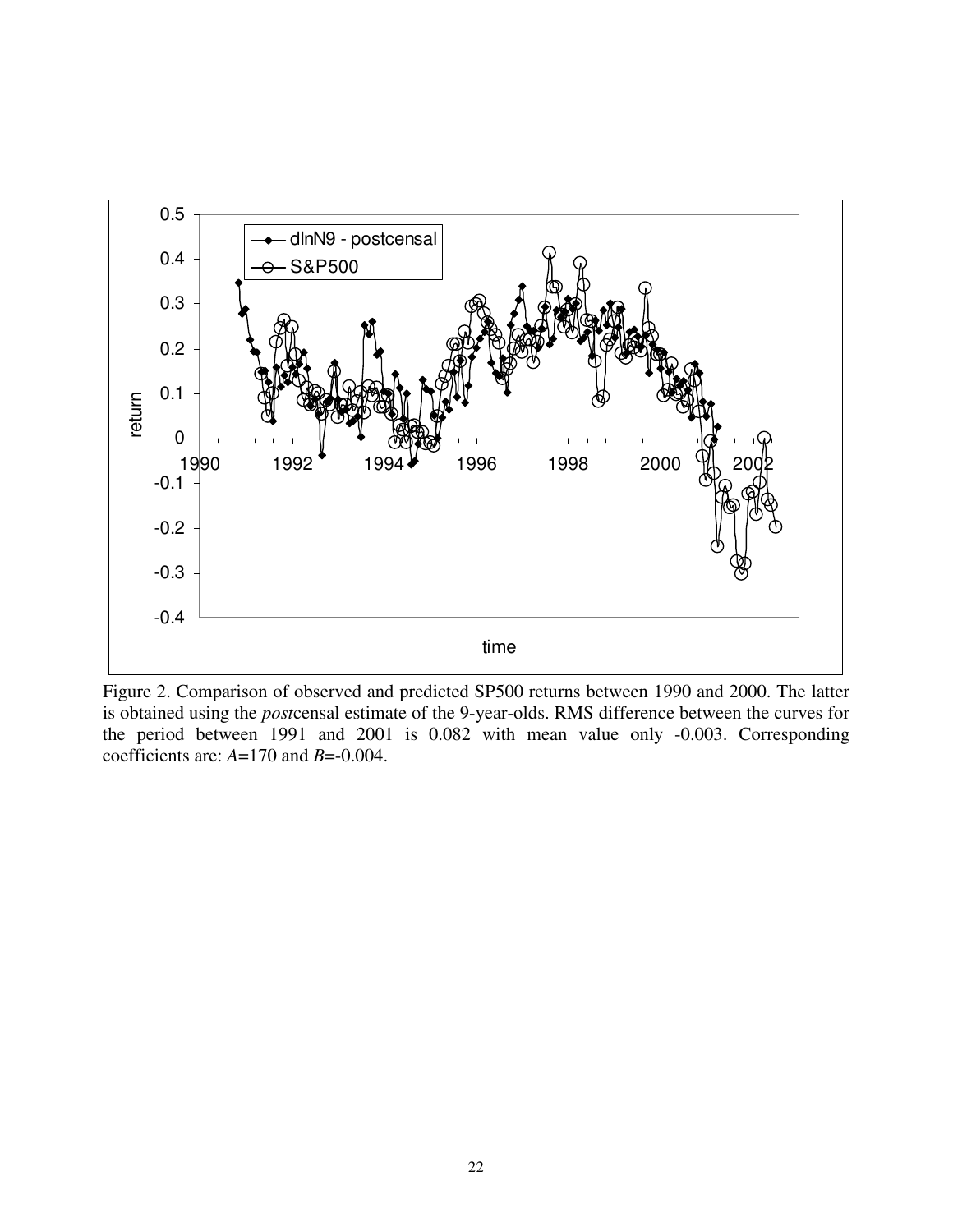

Figure 3. The difference between the measured and observed SP500 presented in Figure 2. In the long run, the difference practically has no linear trend.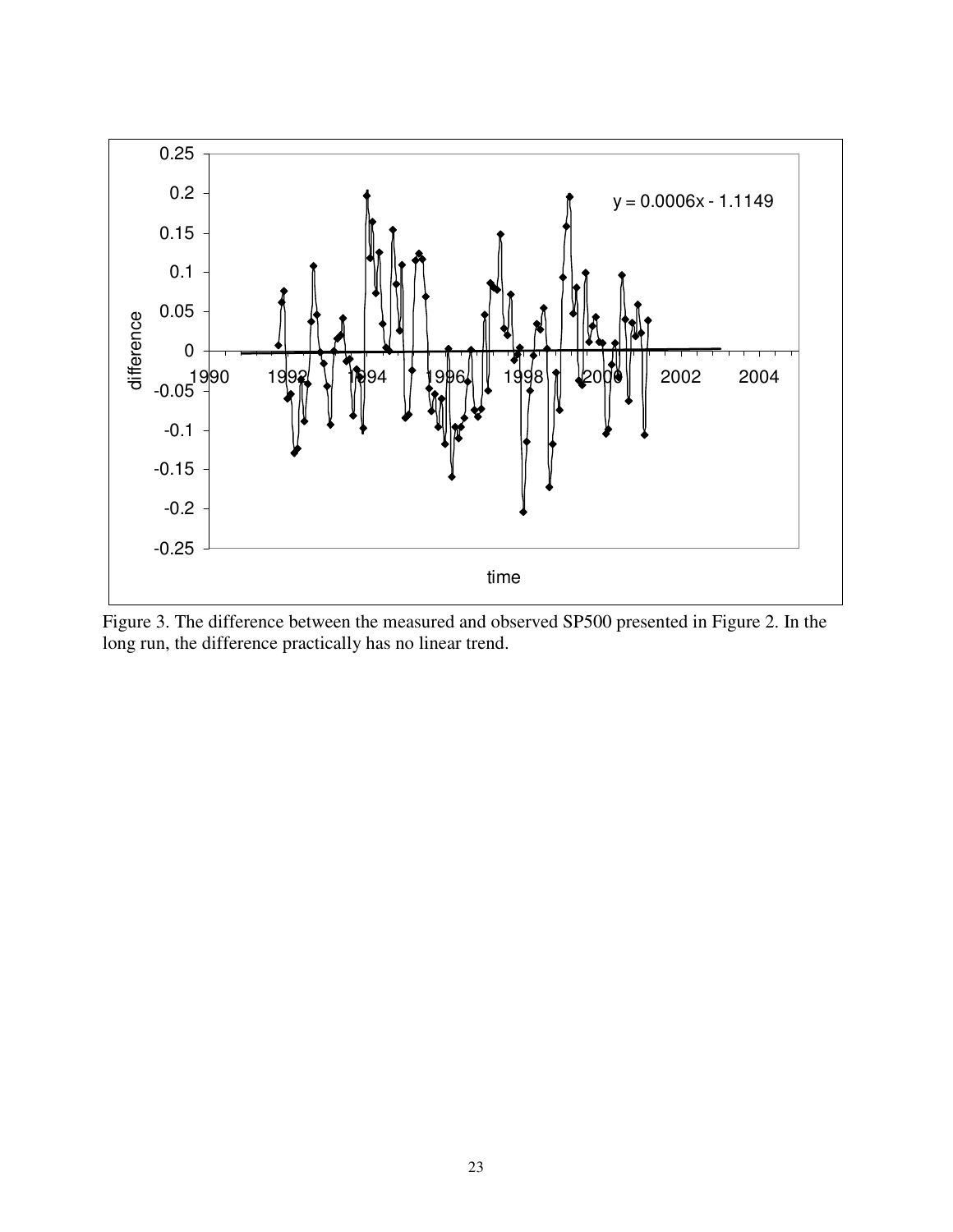

Figure 4. Comparison of the observed and predicted SP500 returns between 1992 and 2003. The latter is obtained using the *inter*censal estimate of the 9-year-olds with *A*=165 and *B*=-0.055.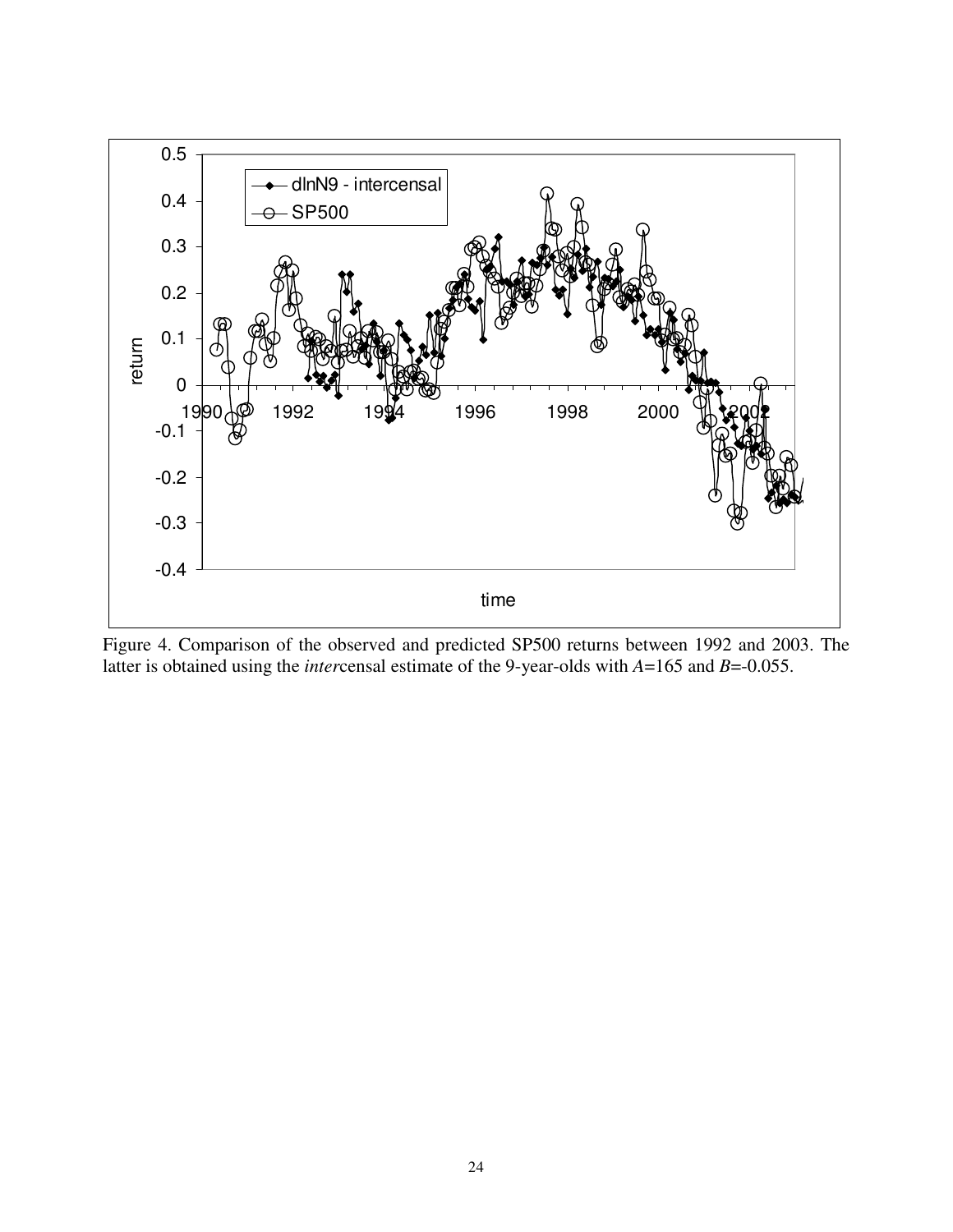

Figure 5. Comparison of monthly increments in the number of 9-year-olds and the number of 7 year-olds shifted two years ahead.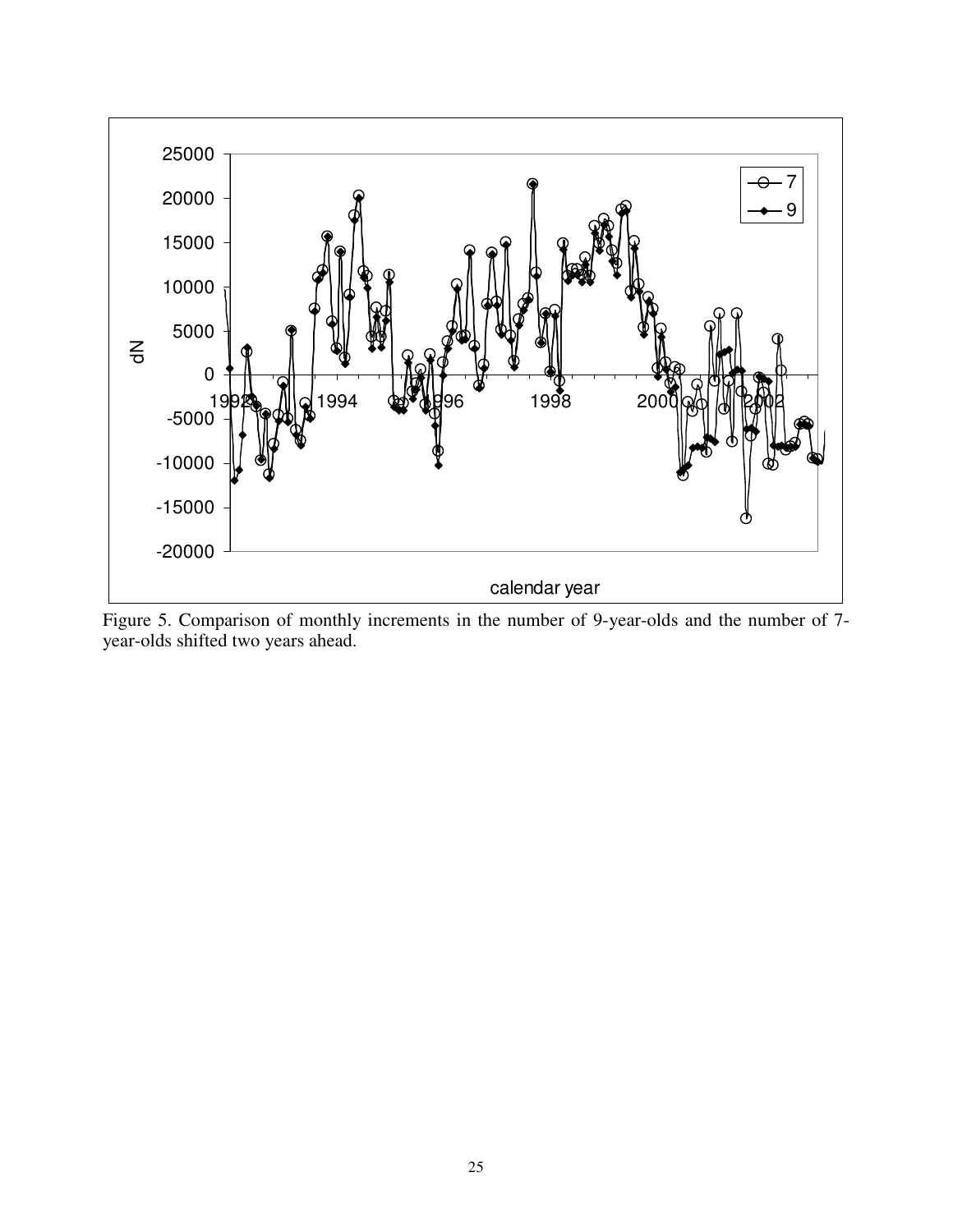

Figure 6. Comparison of the observed and predicted SP500 returns between 1992 and 2003. The latter is obtained using the *inter*censal estimate of the 7-year-olds shifted two years ahead with *A*=165 and *B*=-0.061.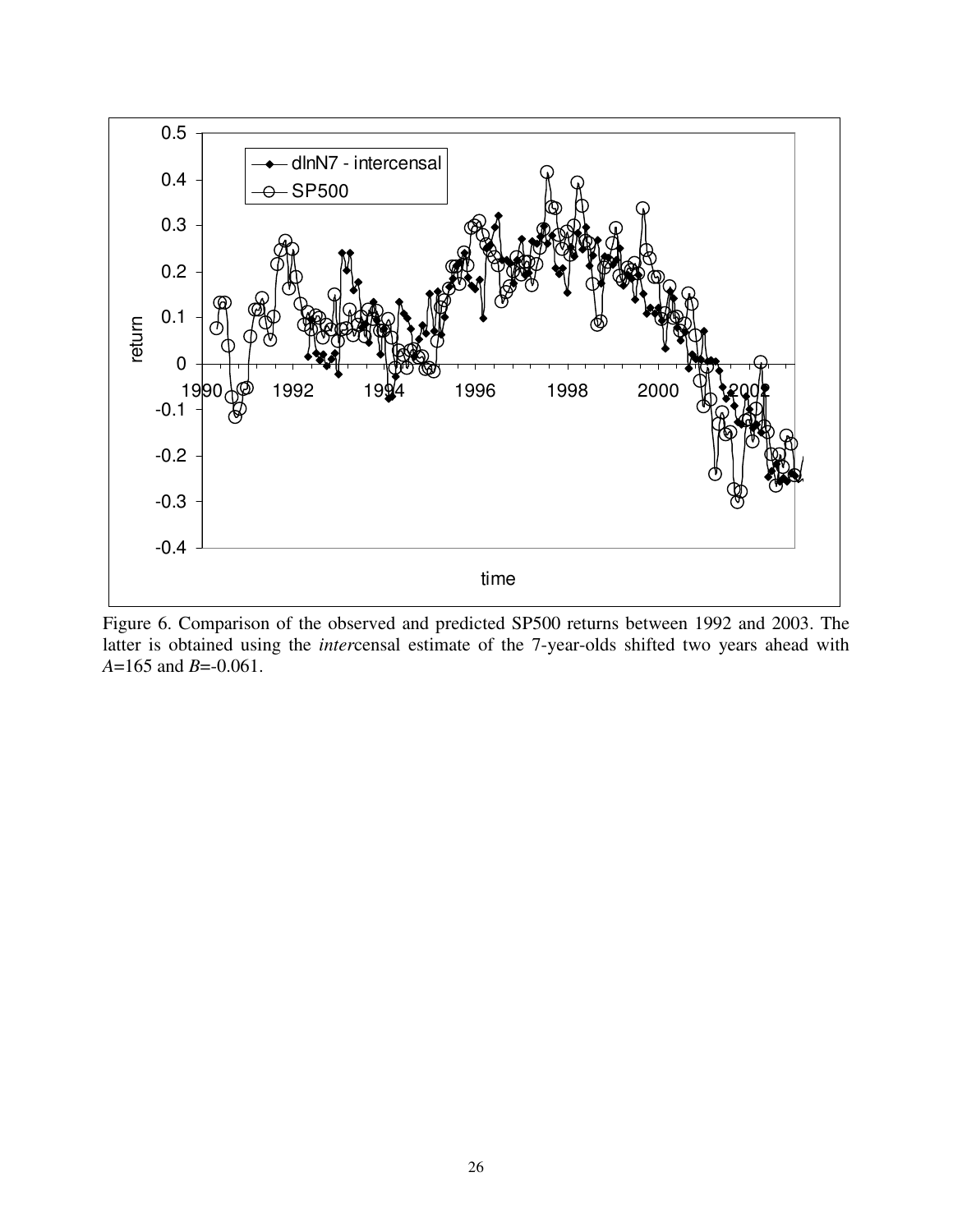

Figure 7. Comparison of 4- and 12-month moving averages of the number of 17-year-olds.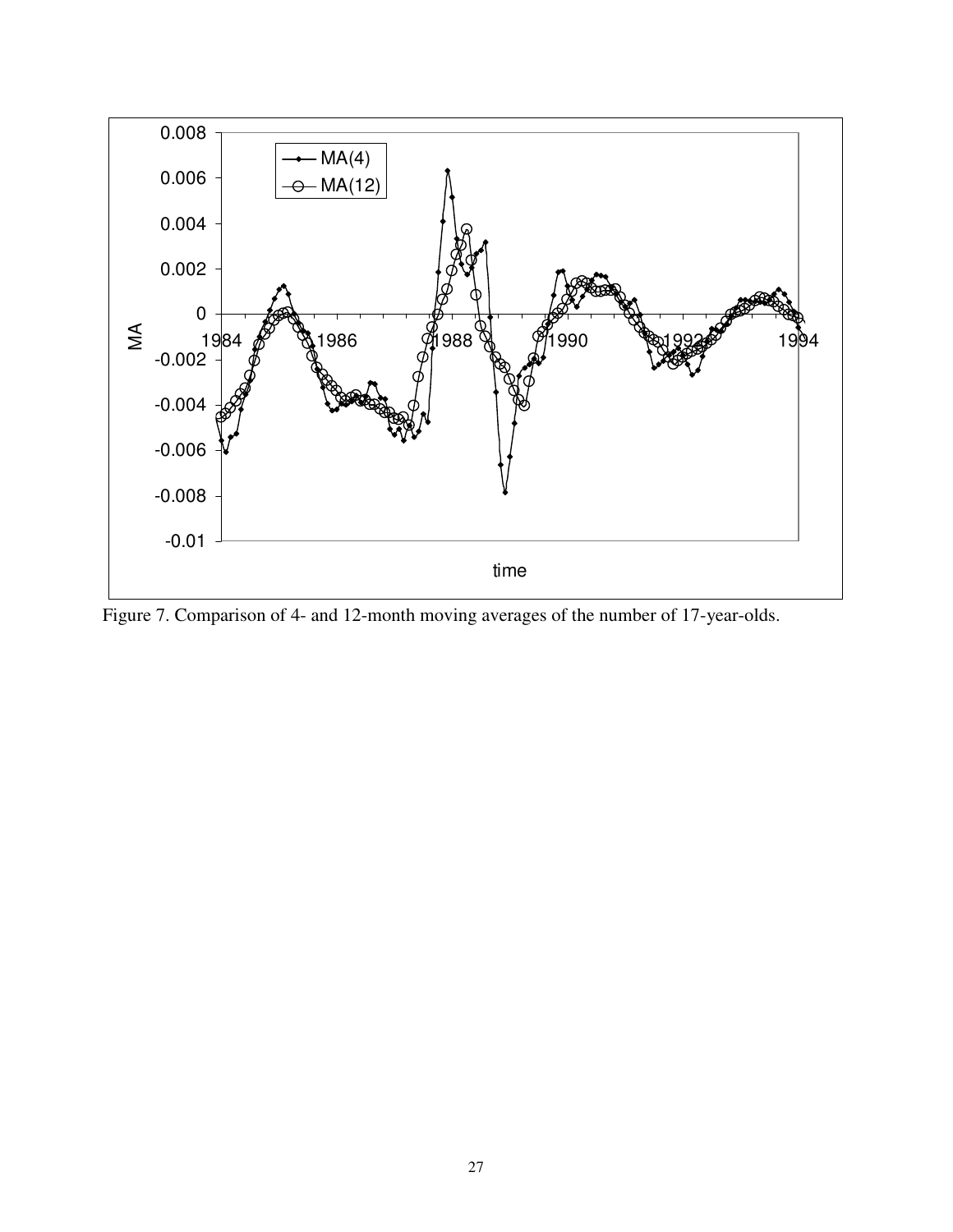

Figure 8. Comparison of the observed and predicted SP500 returns between 1984 and 1995. The latter is obtained using the *inter*censal estimate of 17-year-olds.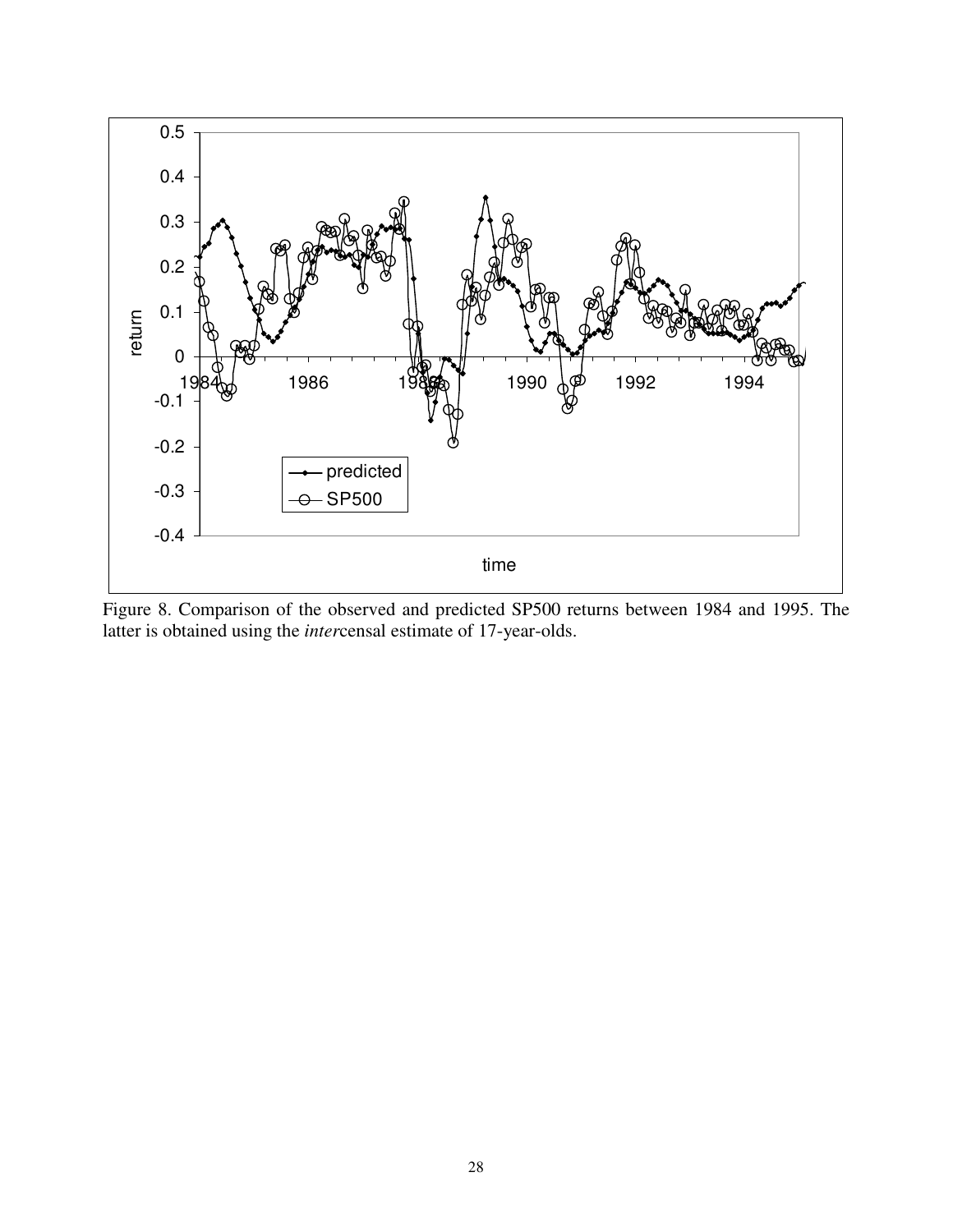

Figure 9. The difference between the measured and predicted SP500 returns for the period between July 1985 and July 1992.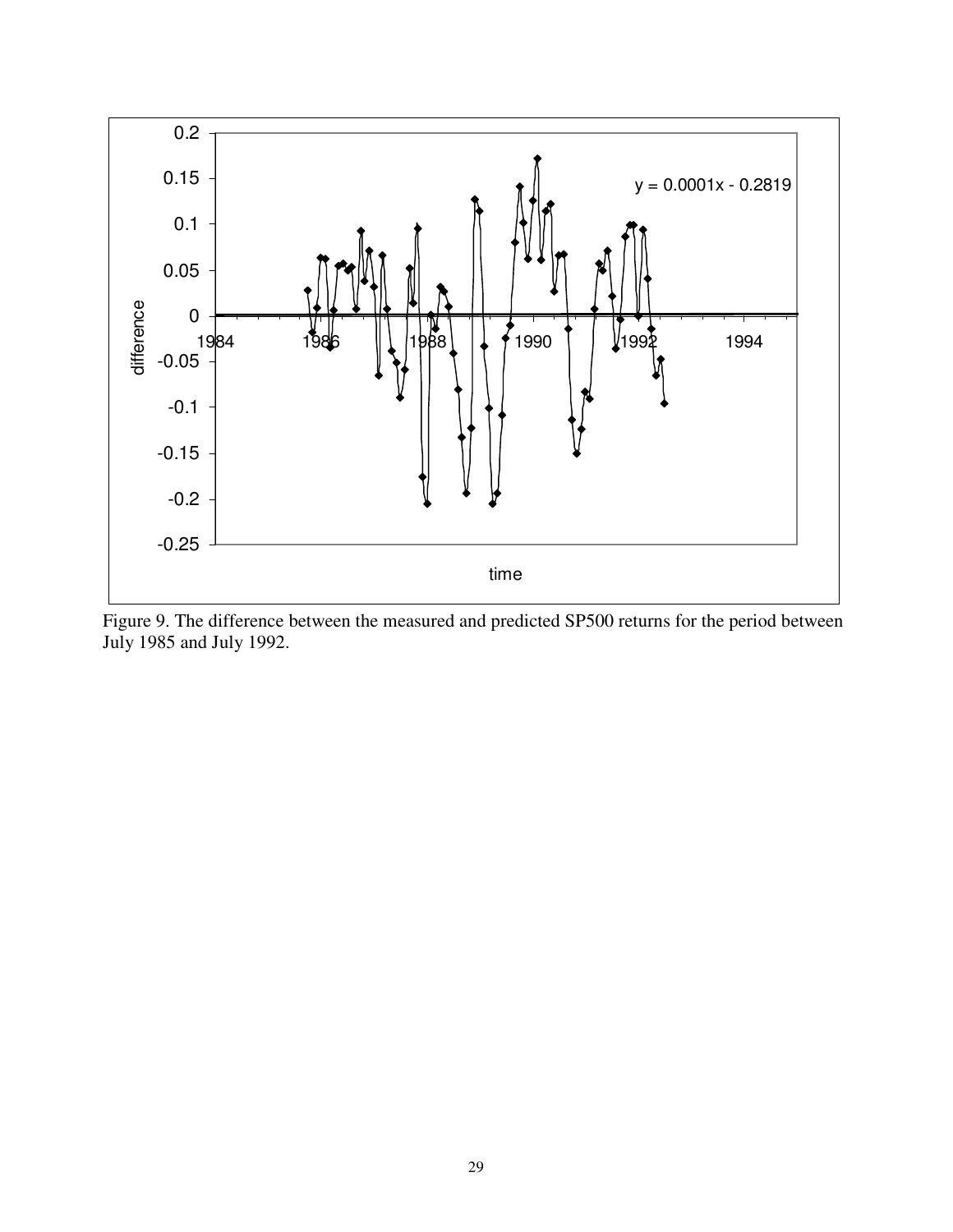

Figure 10. Comparison of the measured and predicted cumulative SP500 returns presented in Figures 2 and 8.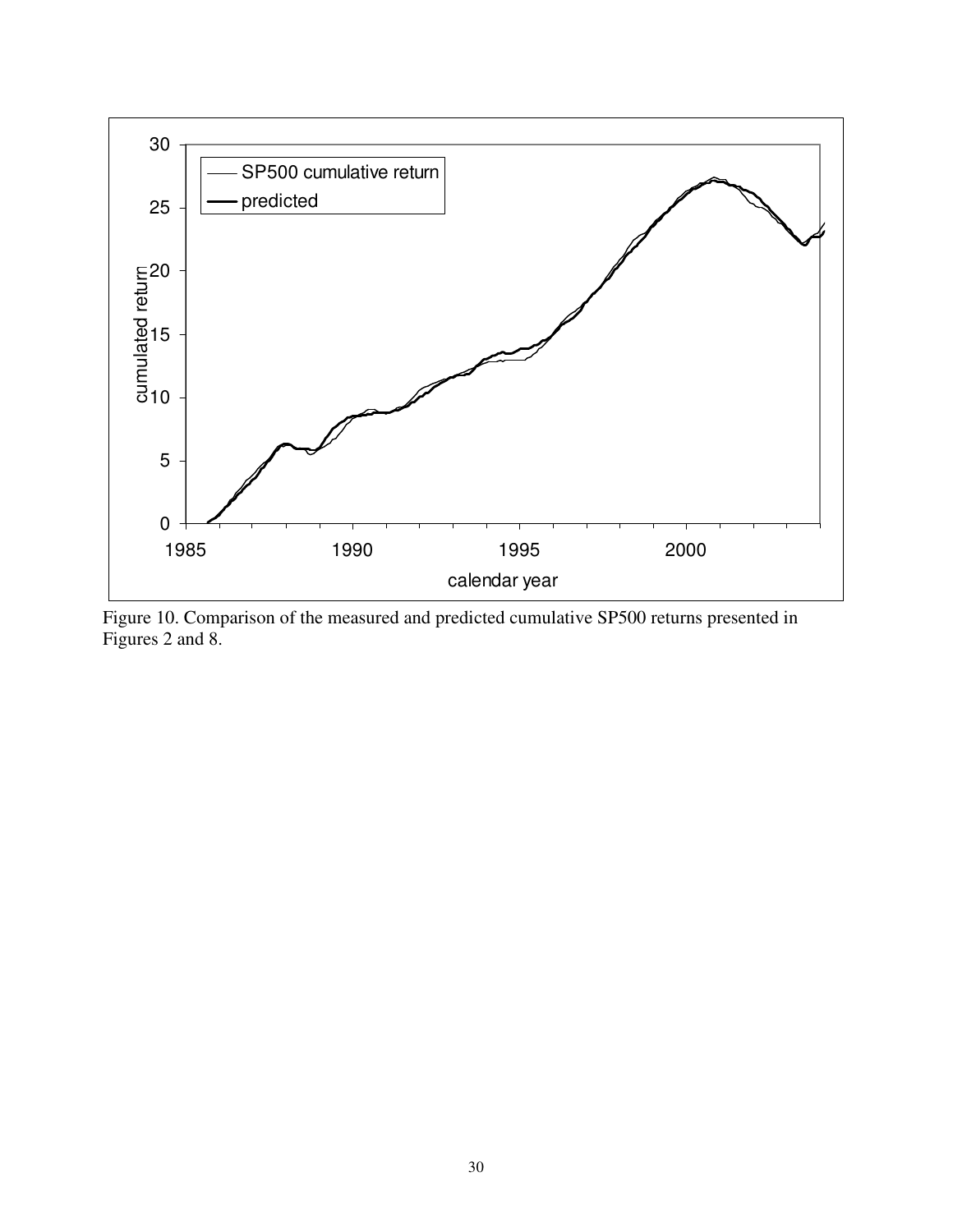

Figure 11. The change rate of the number of 9-year-olds between 1985 and 2010. Before 1990 the number of 9-year-olds is represented by the number of 15-year-olds shifted by 6 years back, and after 2005 by the number of 3-year-olds shifted six years ahead.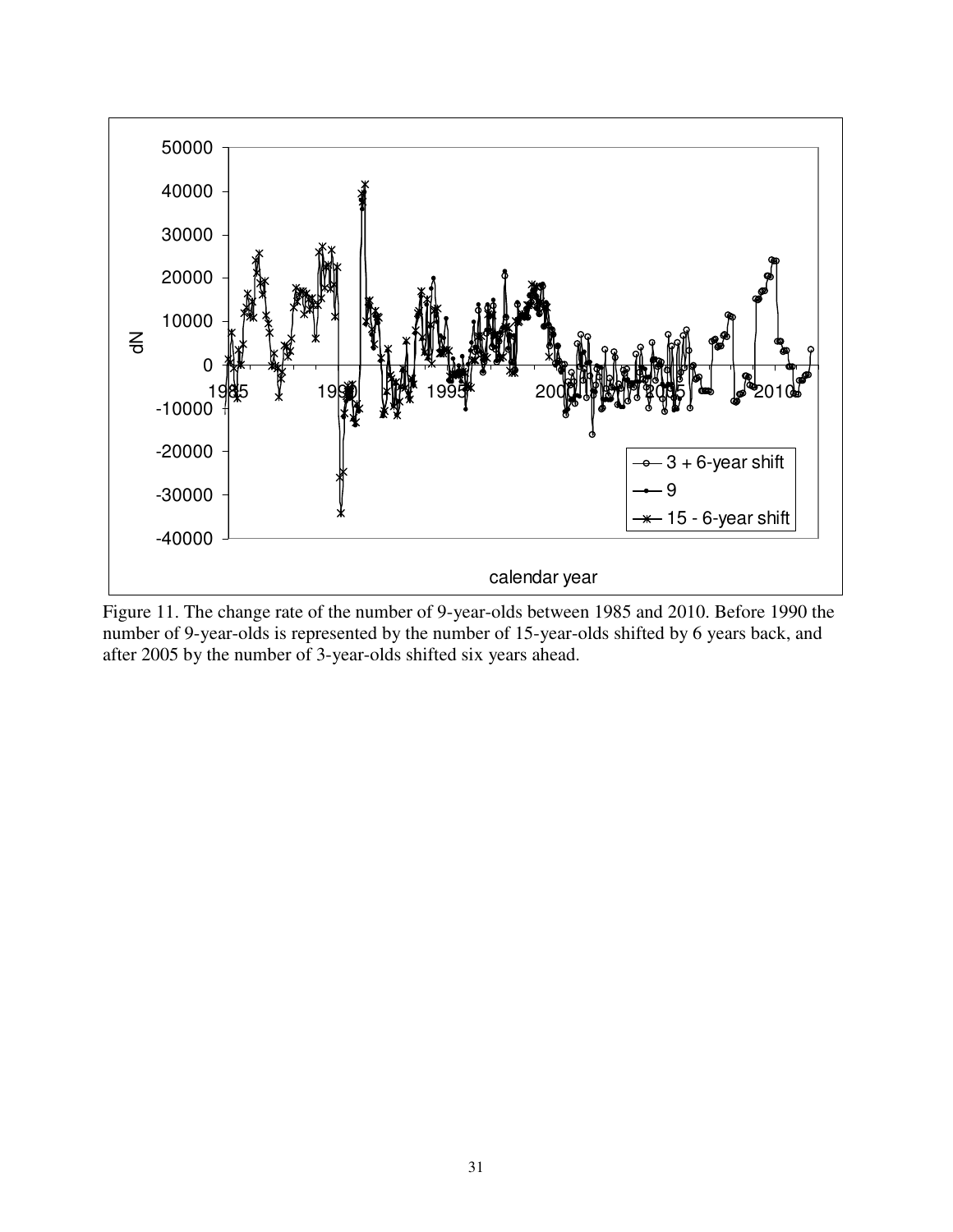

Figure 12. Comparison of the observed and predicted SP500 returns between 2004 and 2010. The predicted curve is obtained from the 3-year-old estimates in Figure 11 without any time shift.. Notice perfect timing of the fall in November 2007.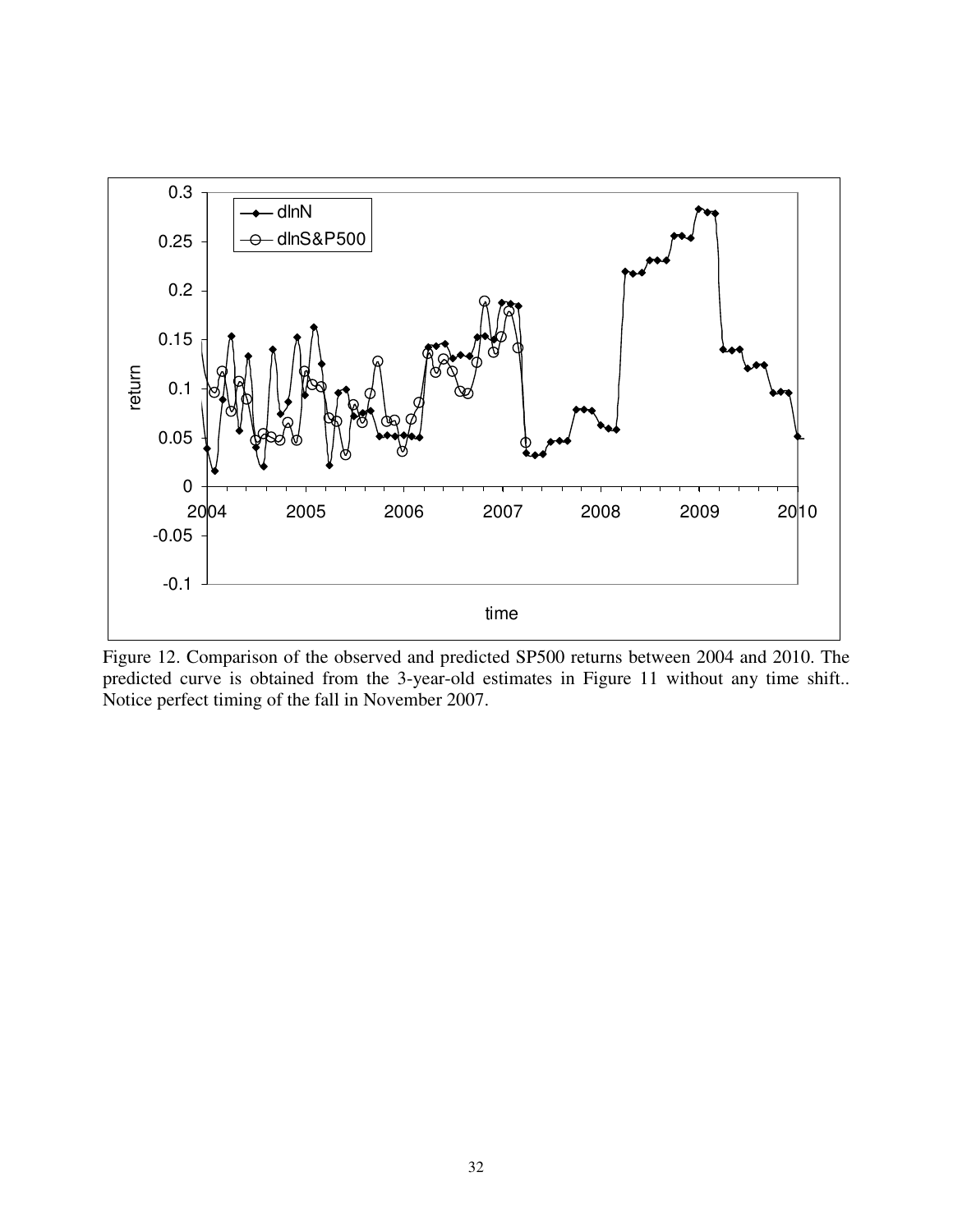

Figure 13. The difference between the measured and predicted SP500 return for the period between 1985 and 2007.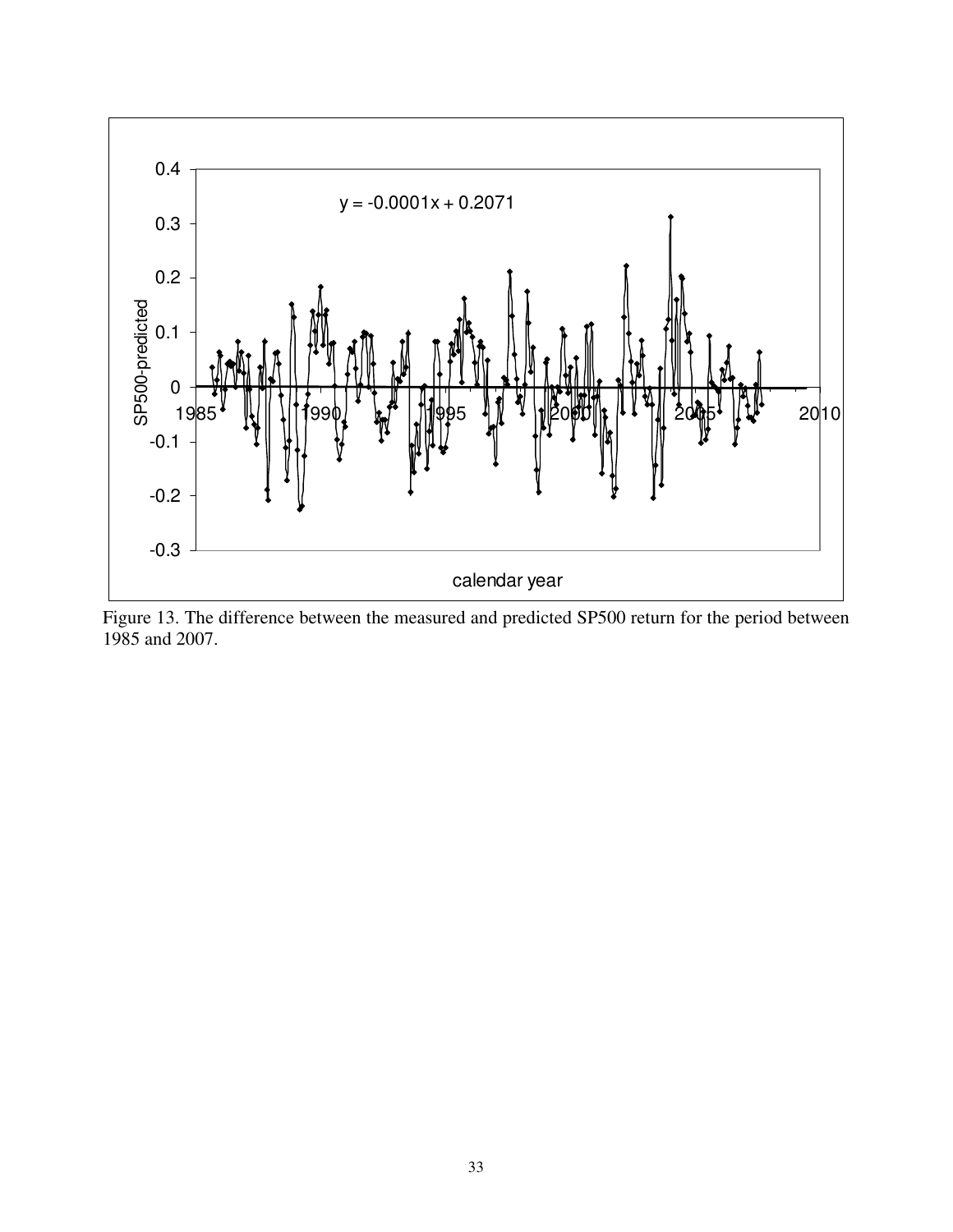

Figure 14. Comparison of the measured and predicted cumulative SP500 return presented in Figure 11.